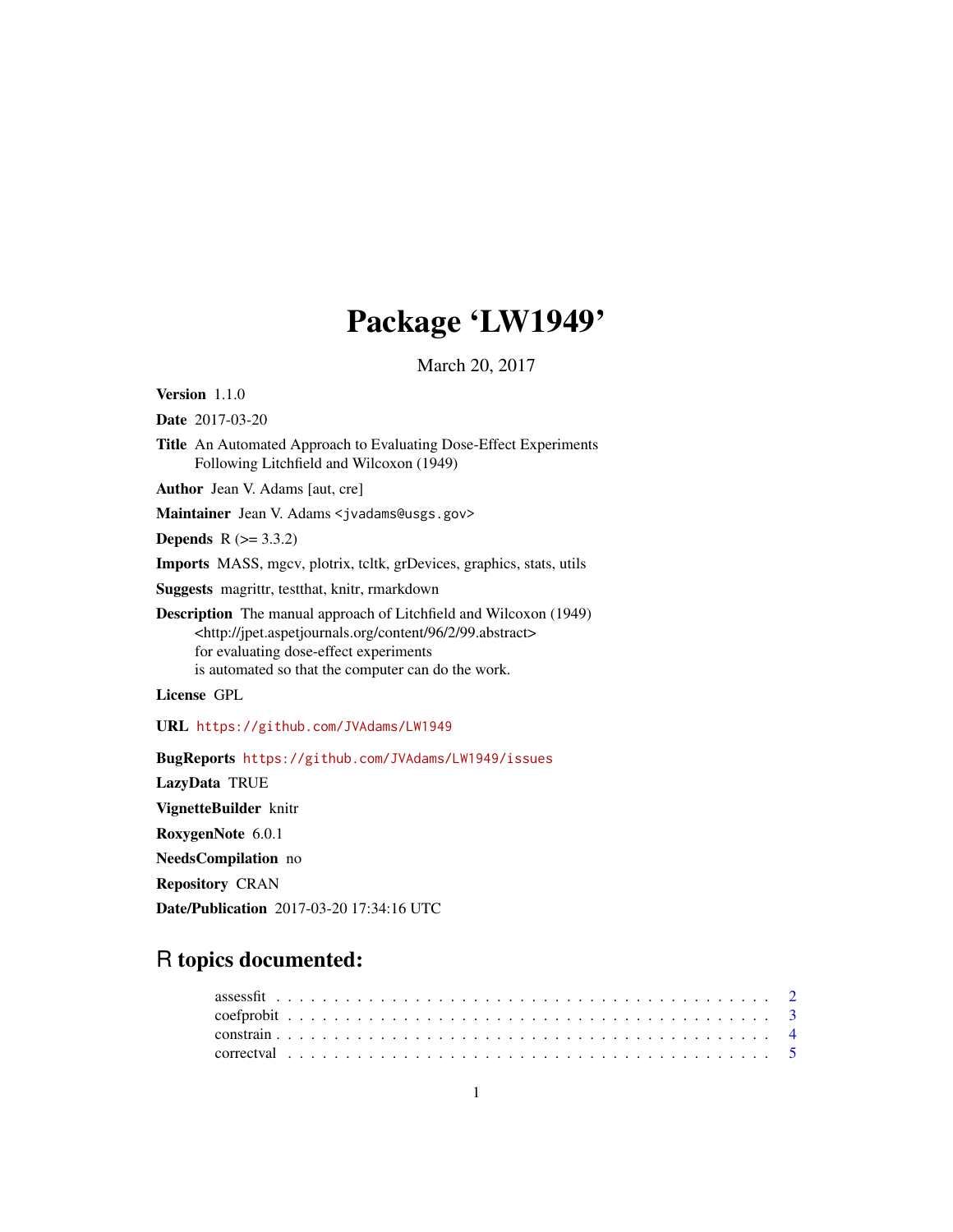#### 2 assessfit

|       | data preparamente da contra contra contra contra contra contra contra contra contra contra contra contra contra contra contra contra contra contra contra contra contra contra contra contra contra contra contra contra cont | -6              |
|-------|-------------------------------------------------------------------------------------------------------------------------------------------------------------------------------------------------------------------------------|-----------------|
|       |                                                                                                                                                                                                                               | $\overline{7}$  |
|       |                                                                                                                                                                                                                               | 8               |
|       |                                                                                                                                                                                                                               | 8               |
|       |                                                                                                                                                                                                                               | 9               |
|       |                                                                                                                                                                                                                               | <b>10</b>       |
|       |                                                                                                                                                                                                                               | 11              |
|       |                                                                                                                                                                                                                               | $\overline{11}$ |
|       |                                                                                                                                                                                                                               |                 |
|       |                                                                                                                                                                                                                               | -13             |
|       |                                                                                                                                                                                                                               | -13             |
|       |                                                                                                                                                                                                                               |                 |
|       | LWchi2                                                                                                                                                                                                                        |                 |
|       |                                                                                                                                                                                                                               | -16             |
|       |                                                                                                                                                                                                                               | -17             |
|       |                                                                                                                                                                                                                               |                 |
|       |                                                                                                                                                                                                                               |                 |
|       |                                                                                                                                                                                                                               | -20             |
|       |                                                                                                                                                                                                                               | 21              |
|       |                                                                                                                                                                                                                               | 22.             |
|       |                                                                                                                                                                                                                               | 23              |
|       |                                                                                                                                                                                                                               | 24              |
|       |                                                                                                                                                                                                                               | 25              |
|       |                                                                                                                                                                                                                               | 25              |
|       |                                                                                                                                                                                                                               |                 |
|       |                                                                                                                                                                                                                               | 27              |
| Index |                                                                                                                                                                                                                               | 29              |

assessfit *Assess Fit of Dose-Response Curve*

# Description

Assess the fit of a dose-response curve using the chi-squared statistic. The curve is described by the intercept and slope of a straight line in the log dose vs. probit effect scale.

# Usage

```
assessfit(params, DEdata, fit = gamtable1(), simple = TRUE)
```
# Arguments

| params | A numeric vector of length two, with the estimated intercept and slope of the<br>dose-effect relation on the $log10$ and probit scale. These parameters define the<br>dose-response curve. |
|--------|--------------------------------------------------------------------------------------------------------------------------------------------------------------------------------------------|
| DEdata | A data frame of dose-effect data (typically, the output from dataprep) contain-<br>ing at least these four variables: dose, ntot, pfx, fxcateg.                                            |

<span id="page-1-0"></span>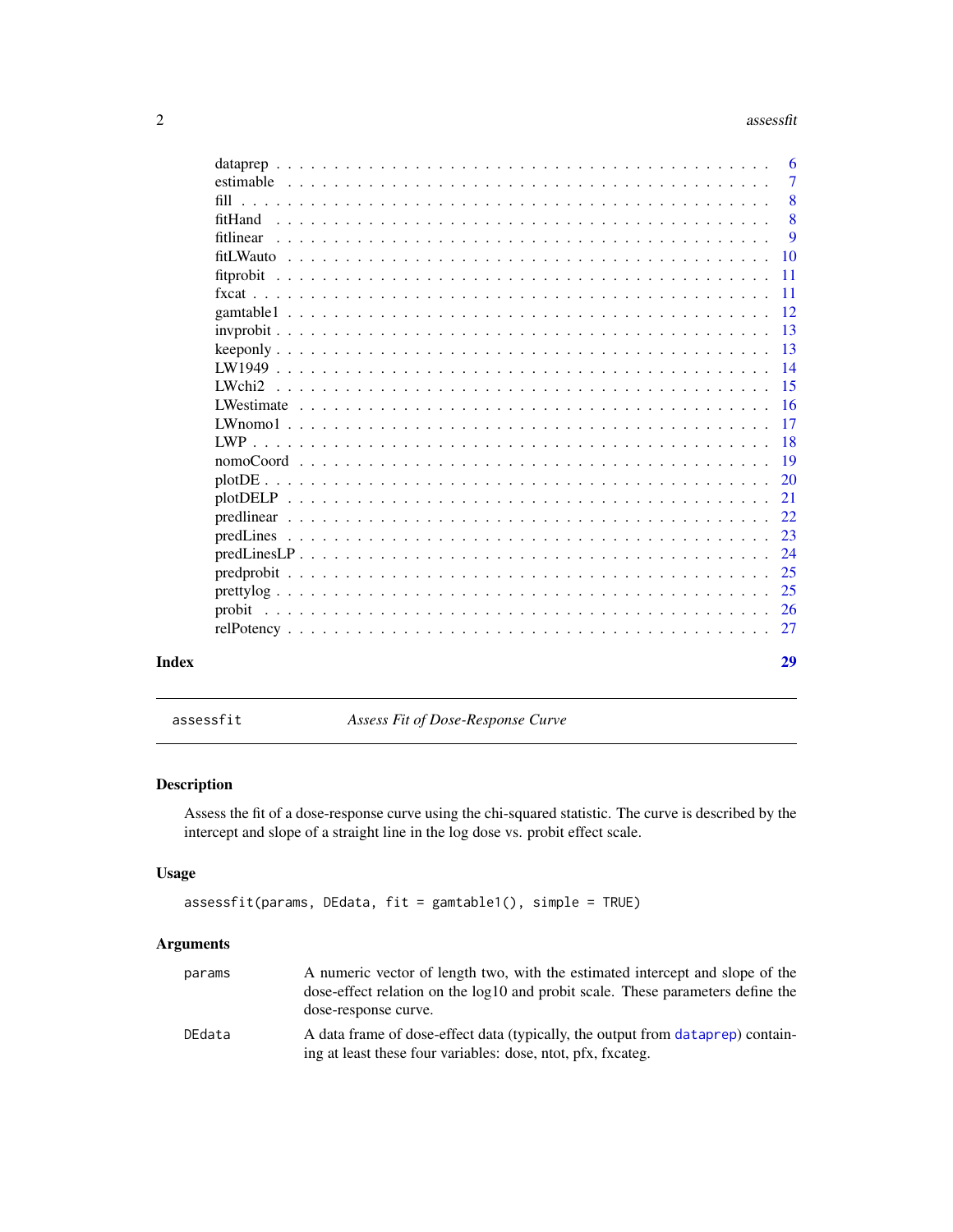#### <span id="page-2-0"></span>coefprobit 3

| fit    | A model object that can be used to predict the corrected values (as proportions)<br>from distexportions, the distance between the expected values (as proportions) |
|--------|--------------------------------------------------------------------------------------------------------------------------------------------------------------------|
|        | and $0.5$ , default gamtable $1()$ .                                                                                                                               |
| simple | A logical scalar indicating if the output should be restricted to just the P value.<br>default TRUE.                                                               |

# Details

This function is used to find the dose-response curve that minimizes the chi-squared statistic measuring the distance between the observed and expected values of the response (the proportion affected). Following Litchfield and Wilcoxon (1949, steps B1 and B2), records with expected effects  $< 0.01\%$ or > 99.99% are deleted, and other expected effects are "corrected" using the [correctval](#page-4-1) function.

#### Value

If simple=FALSE, a list of length two. The first element, chi, is a numeric vector of length three: chistat, chi-squared statistic; df, degrees of freedom; and pval, P value. The second element, contrib, is a matrix of three numeric vectors the same length as obsn: exp, expected effects; obscorr, observed effects corrected; and contrib, contributions to the chi-squared.

If simple=TRUE, a numeric scalar, the chi-squared statistic (see details).

#### References

Litchfield, JT Jr. and F Wilcoxon. 1949. A simplified method of evaluating dose-effect experiments. Journal of Pharmacology and Experimental Therapeutics 96(2):99-113. [\[link\].](http://jpet.aspetjournals.org/content/96/2/99.abstract)

#### See Also

[LWchi2](#page-14-1) and [chisq.test](#page-0-0).

## Examples

```
conc <- c(0.0625, 0.125, 0.25, 0.5, 1)
numtested <- rep(8, 5)
nalive \leq c(1, 4, 4, 7, 8)mydat <- dataprep(dose=conc, ntot=numtested, nfx=nalive)
gamfit <- gamtable1()
assessfit(log10(c(0.125, 0.5)), mydat, simple=FALSE)
```
coefprobit *Calculate the Coefficients of a Probit Regression Fit*

# Description

Calculate the coefficients from a fitted probit regression model with confidence intervals.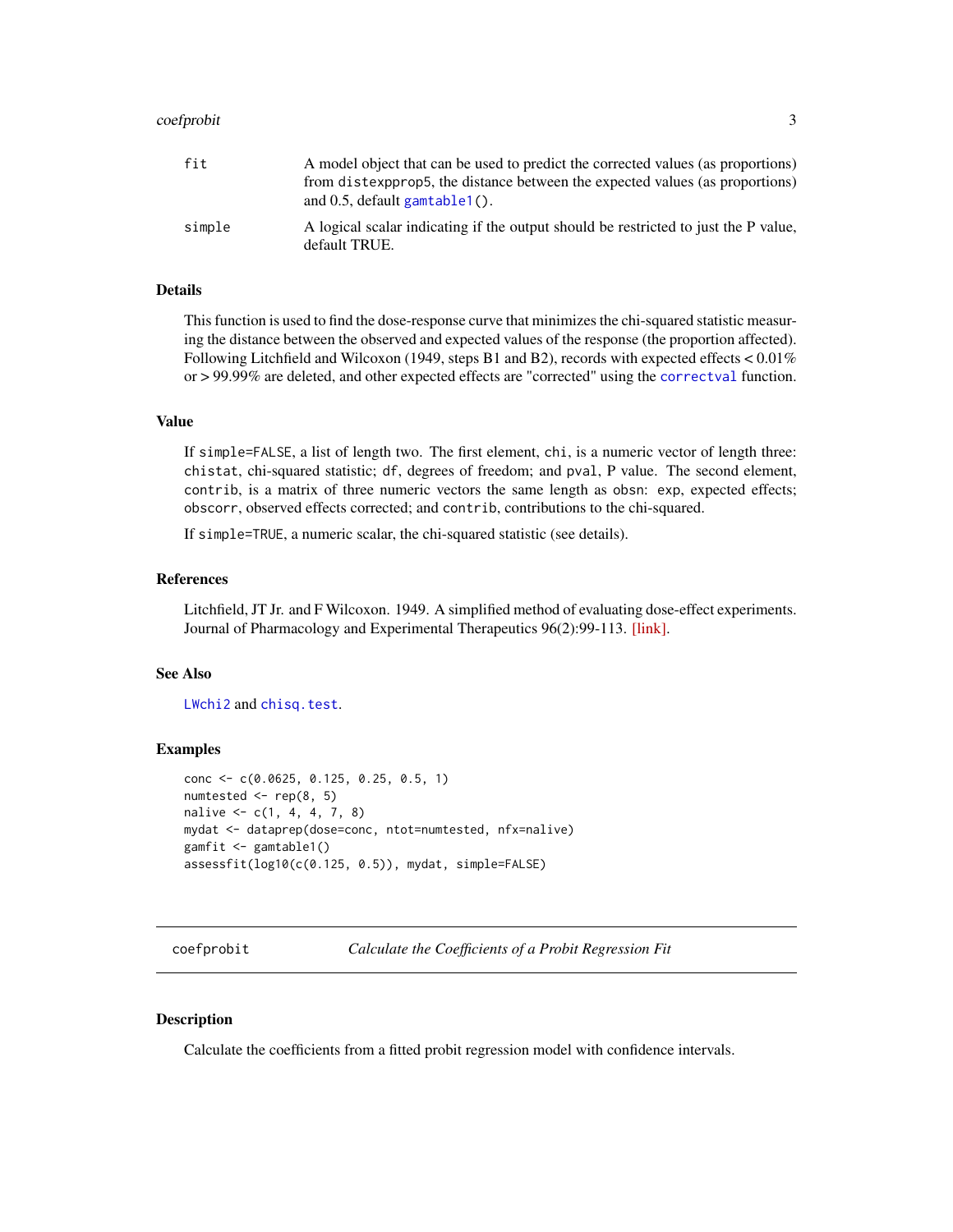#### <span id="page-3-0"></span>Usage

 $coefprobit(pfit, alpha = 0.05)$ 

#### Arguments

| pfit  | An object of class glm representing a probit regression fit to dose-effect data,<br>typically the result of a call to fit probit. Dose should be the only independent<br>variable in the model. |
|-------|-------------------------------------------------------------------------------------------------------------------------------------------------------------------------------------------------|
| alpha | A numeric scalar, the significance level used to generate $100*(1 - alpha)\%$ con-<br>fidence limits, default 0.05.                                                                             |

# Value

A numeric vector of length six, the intercept and slope of the dose-response curve, each with 100\*(1 - alpha)% confidence limits.

# Examples

```
toxdat <- data.frame(
dose=c(0.05, 0.0625, 0.125, 0.25, 0.5, 1),
ntot=rep(8, 6),
 nfx = c(0, 1, 4, 4, 6, 8)myfit <- fitprobit(toxdat)
coefprobit(myfit)
```
#### <span id="page-3-1"></span>constrain *Constrain Data to a Specified Range*

# Description

Constrain data to a specified range, assigning values from the specified range to those outside the range, typically for graphing purposes.

#### Usage

constrain(x, xrange)

#### Arguments

|        | A numeric vector of values to constrain.                                                           |
|--------|----------------------------------------------------------------------------------------------------|
| xrange | A numeric vector of length two specifying the constraints, the minimum and<br>maximum value for x. |

# Value

A numeric vector, the same length as x, in which the minimum constraint is assigned to values of x less than the minimum, and the maximum constraint is assigned to values of x greater than the maximum.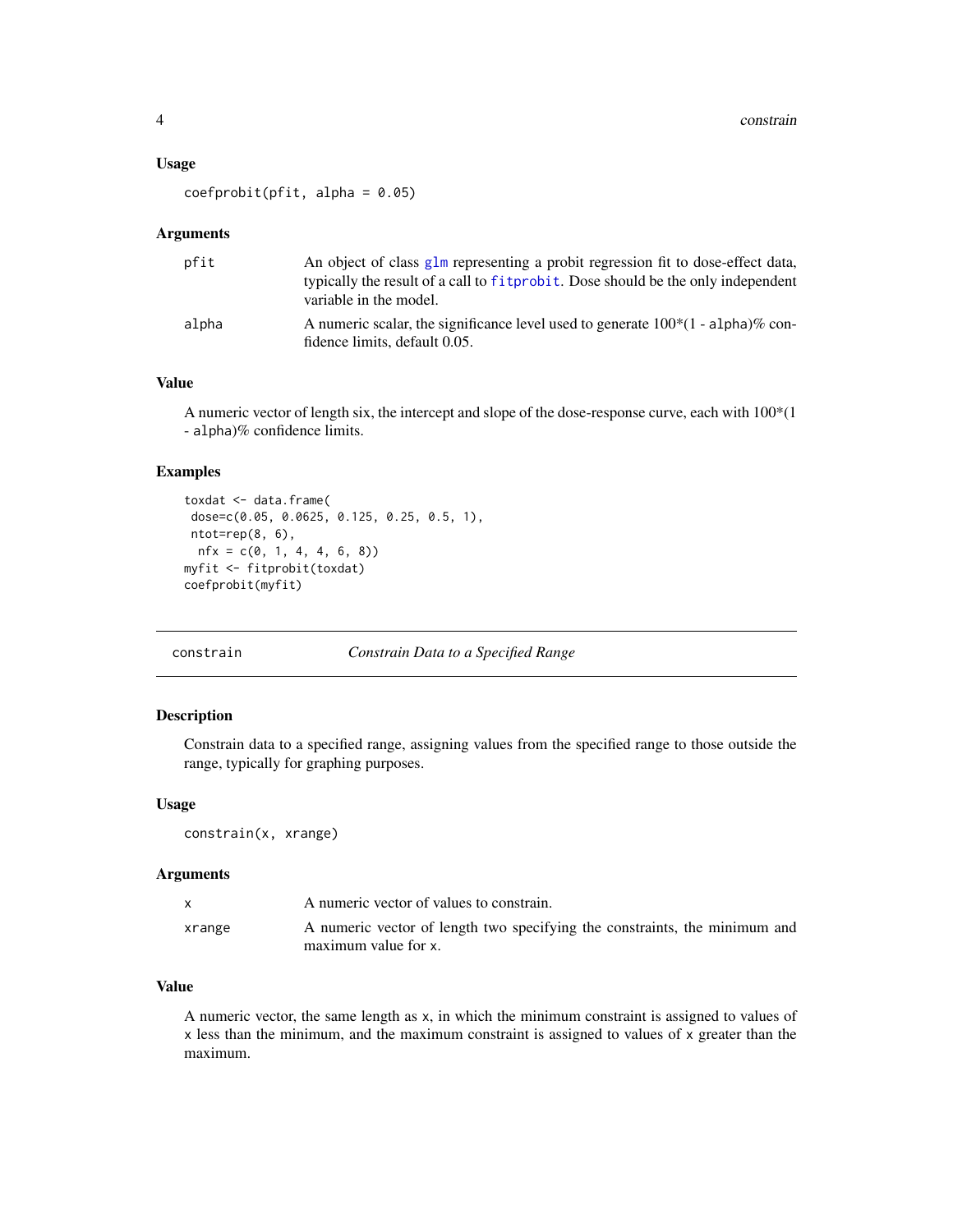#### <span id="page-4-0"></span>correctval 5

# Examples

constrain(1:20, c(3, 19))

# <span id="page-4-1"></span>correctval *Predict the Corrected Proportional Effect*

# Description

Given an expected proportional effect, calculate the "corrected" proportional effect using a model fit of Litchfield and Wilcoxon's (1949) Table 1.

# Usage

correctval(val, fit)

#### Arguments

| val | A numeric vector of expected effects (as proportions).                                                                                                         |
|-----|----------------------------------------------------------------------------------------------------------------------------------------------------------------|
| fit | A model object to be used to predict the "corrected" effects (as proportions)<br>from distexportion the distance between the expected effects (as proportions) |
|     | and 0.5. Typically the output from gamtable $1()$ .                                                                                                            |

# Value

A numeric vector of corrected effects (as proportions), the same length as val.

# References

Litchfield, JT Jr. and F Wilcoxon. 1949. A simplified method of evaluating dose-effect experiments. Journal of Pharmacology and Experimental Therapeutics 96(2):99-113. [\[link\].](http://jpet.aspetjournals.org/content/96/2/99.abstract)

```
gamfit <- gamtable1()
correctval(c(0.37, 0.5, 0.63), gamfit)
```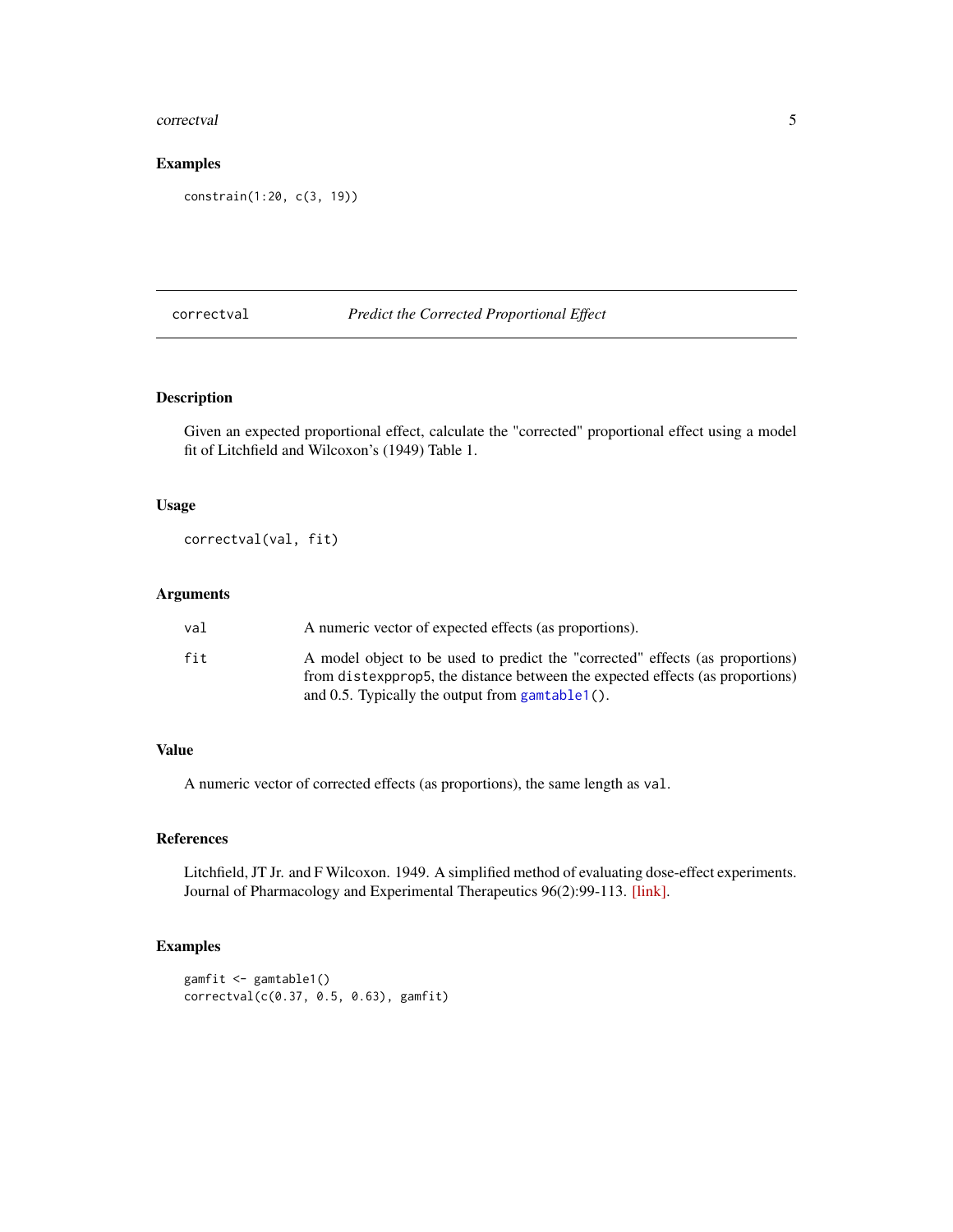<span id="page-5-1"></span><span id="page-5-0"></span>

Prepare dose-effect data for evaluation.

#### Usage

```
dataprep(dose, ntot, nfx)
```
# Arguments

| dose | A numeric vector of unique, chemical concentrations (see Details).             |
|------|--------------------------------------------------------------------------------|
| ntot | A numeric vector of the number of individuals that were tested at each dose.   |
| nfx  | A numeric vector of the number of individuals that were affected at each dose. |

# Details

The input data are expected to be summarized by dose. If duplicate doses are provided, an error will be thrown.

#### Value

A data frame with eight columns (ordered by dose and proportion affected), seven numeric vectors and one logical vector:

- dose = chemical concentrations.
- ntot = the number of individuals that were tested at each dose.
- nfx = the number of individuals that were affected at each dose.
- rec = the record number corresponding to the input vectors dose, ntot, nfx.
- pfx = the proportion of individuals that were affected at each dose.
- log10dose = log transformed dose, log10(dose).
- $\bullet$  bitpfx = probit transformed proportional affected,  $\text{probit}(\text{pfx})$ .
- fxcateg = effects category: 0 for none affected, 100 for all affected, and 50 for other proportions affected.
- LWkeep = logical vector identifying records to keep for Litchfield and Wilcoxon (1949, step A1) method.

#### References

Litchfield, JT Jr. and F Wilcoxon. 1949. A simplified method of evaluating dose-effect experiments. Journal of Pharmacology and Experimental Therapeutics 96(2):99-113. [\[link\].](http://jpet.aspetjournals.org/content/96/2/99.abstract)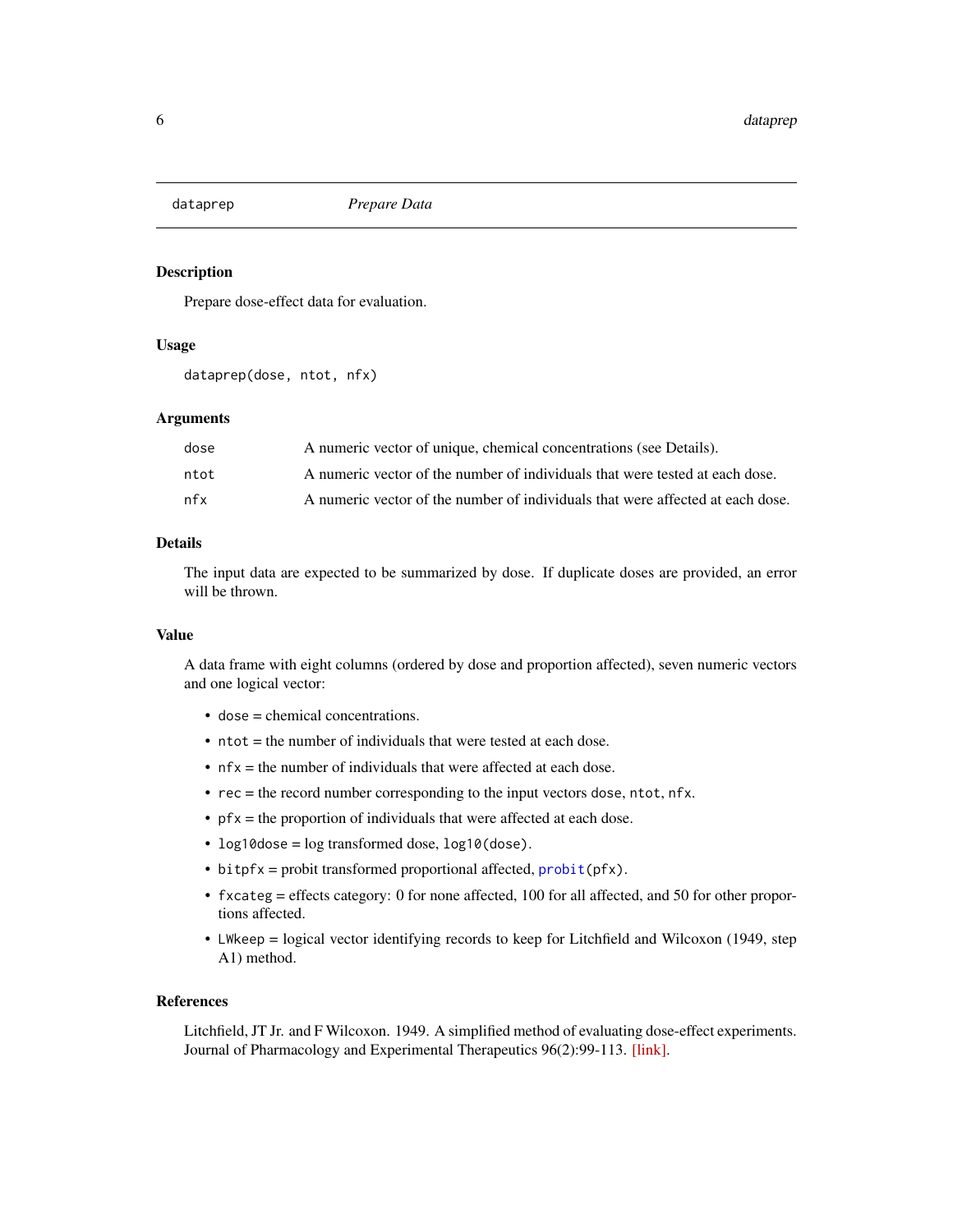#### <span id="page-6-0"></span>estimable 7 and 7 and 7 and 7 and 7 and 7 and 7 and 7 and 7 and 7 and 7 and 7 and 7 and 7 and 7 and 7 and 7 and 7 and 7 and 7 and 7 and 7 and 7 and 7 and 7 and 7 and 7 and 7 and 7 and 7 and 7 and 7 and 7 and 7 and 7 and 7

#### Examples

```
conc <- c(0.0625, 0.125, 0.25, 0.5, 1)
numtested <- rep(8, 5)
nalive \leq c(1, 4, 4, 7, 8)dataprep(dose=conc, ntot=numtested, nfx=nalive)
```
estimable *Determine if a Dose-Effect Relation is Estimable*

#### Description

Determine if a dose-effect relation is estimable based on available data.

#### Usage

estimable(DEdata)

#### Arguments

DEdata A data frame of dose-effect data (typically, the output from [dataprep](#page-5-1)) containing at least two variables: dose, a numeric vector of chemical concentrations, and pfx, a numeric vector of proportional effects at each dose (see Details).

# Details

A dose-effect relation is defined to be estimable if and only if there are at least two test records and there is some (non-zero) variability in both the doses and the proportional effects. The input data are expected to be summarized by dose. If duplicate doses are provided, an error will be thrown.

#### Value

A logical scalar indicating if a dose-effect relation is estimable.

```
conc <- c(0.0625, 0.125, 0.25, 0.5, 1)
numtested <- rep(8, 5)
nalive \leq c(1, 4, 4, 7, 8)mydat <- dataprep(dose=conc, ntot=numtested, nfx=nalive)
estimable(mydat)
nalive2 \leq rep(4, 5)
mydat2 <- dataprep(dose=conc, ntot=numtested, nfx=nalive2)
estimable(mydat2)
```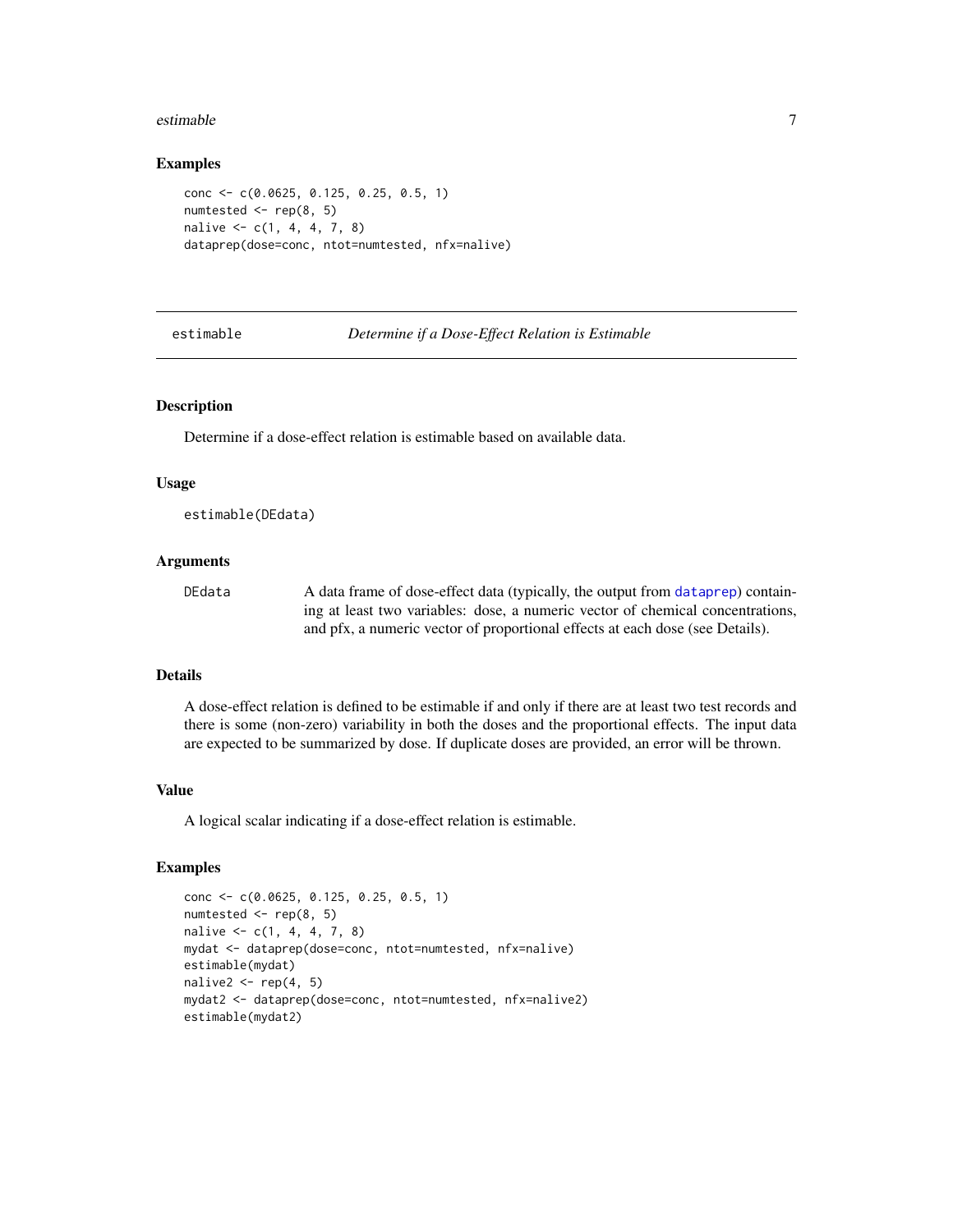Fill in missing values in a vector, using the last recorded value.

#### Usage

```
fill(x, resultWhen = rep(FALSE, length(x)))
```
# Arguments

|           | A vector, can be character, numeric, or logical.                                             |
|-----------|----------------------------------------------------------------------------------------------|
| resetWhen | A logical vector, the same length as x, indicating elements that should not be<br>filled in. |

# Details

Similar to [na.locf](#page-0-0) in the zoo package, but works for "" in character vectors as well.

# Value

A vector the same length as x, with all NAs or ""s replaced by the last value for the vector. Note that and missing values at the beginning of the vector will not be replaced.

#### Examples

```
numvec <- c(NA, 1:5, NA, NA, NA, 10:12, NA)
newgroup <- c(1, 0, 0, 0, 1, 0, 0, 0, 1, 0, 0, 0, 0)
fill(numvec)
fill(numvec, newgroup)
charvec <- c("", letters[1:5], "", "", "", letters[10:12], "")
fill(charvec)
```
fitHand *Best Fit Using Estimated Expected Effects*

# Description

Use simple linear regression to describe a hand draw line fit to a dose-effect experiment.

#### Usage

fitHand(handDose, handPct)

<span id="page-7-0"></span>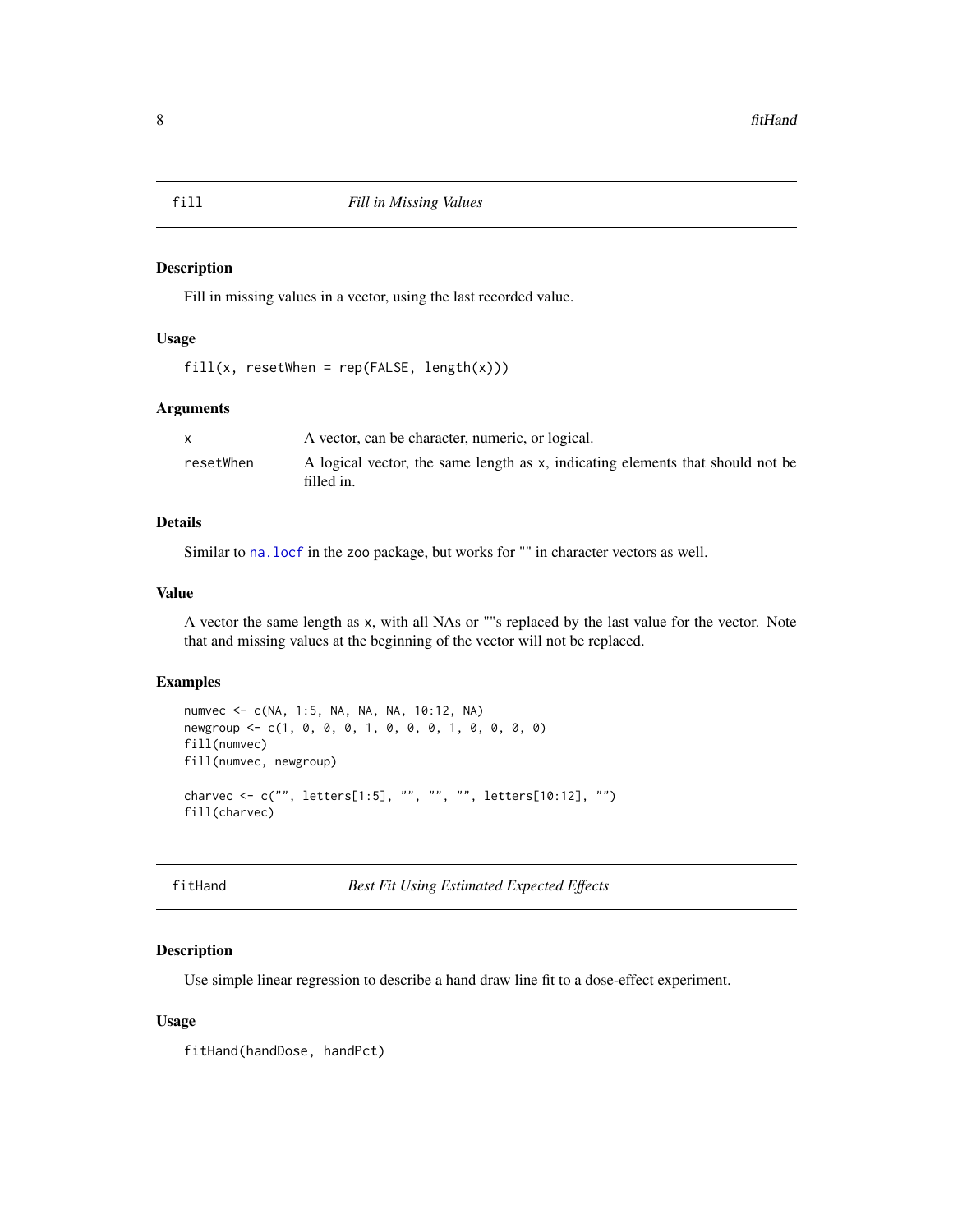#### <span id="page-8-0"></span>fitlinear 9

#### Arguments

| handDose | A numeric vector of doses for which expected effects are estimated from a hand<br>drawn line, must have at least two unique values. |
|----------|-------------------------------------------------------------------------------------------------------------------------------------|
| handPct  | A numeric vector of the expected percent affected corresponding to (and the<br>same length as hand Dose.                            |

#### Value

A numeric vector of length two, the estimated intercept and slope of the dose-response curve on the log10-probit scale,

# Examples

```
d <- c(0.0625, 0.125, 0.25, 0.5, 1)
p <- c(9.5, 34, 67, 90.5, 98.6)
fitHand(handDose=d, handPct=p)
```
fitlinear *Determine Linear Regression Coefficients from Dose-Effect Data*

#### Description

Determine coefficients (intercept and slope) from dose-effect data using simple linear regression on the log10 dose vs. probit effect scale.

#### Usage

fitlinear(DEdata, constr =  $c(5e-04, 0.9995)$ )

# Arguments

| DEdata | A data frame of dose-effect data (typically, the output from dataprep) contain-<br>ing at least three variables: log10dose, bitpfx, and LWkeep.                                                                                                                                                                                                                            |
|--------|----------------------------------------------------------------------------------------------------------------------------------------------------------------------------------------------------------------------------------------------------------------------------------------------------------------------------------------------------------------------------|
| constr | A numeric vector of length two, indicating the constraints (see constrain) ap-<br>plied to the proportional effects, default $c(0.0005, 0.9995)$ . These numbers are<br>used, rather than $c(0.001, 0.999)$ , as a way to ensure that effects that would be<br>rounded (up to 0.1% or down to 99.9%) are still included in true Litchfield and<br>Wilcoxon (1949) fashion. |

# Value

A numeric vector of length two, the estimated intercept and slope.

# References

Litchfield, JT Jr. and F Wilcoxon. 1949. A simplified method of evaluating dose-effect experiments. Journal of Pharmacology and Experimental Therapeutics 96(2):99-113. [\[link\].](http://jpet.aspetjournals.org/content/96/2/99.abstract)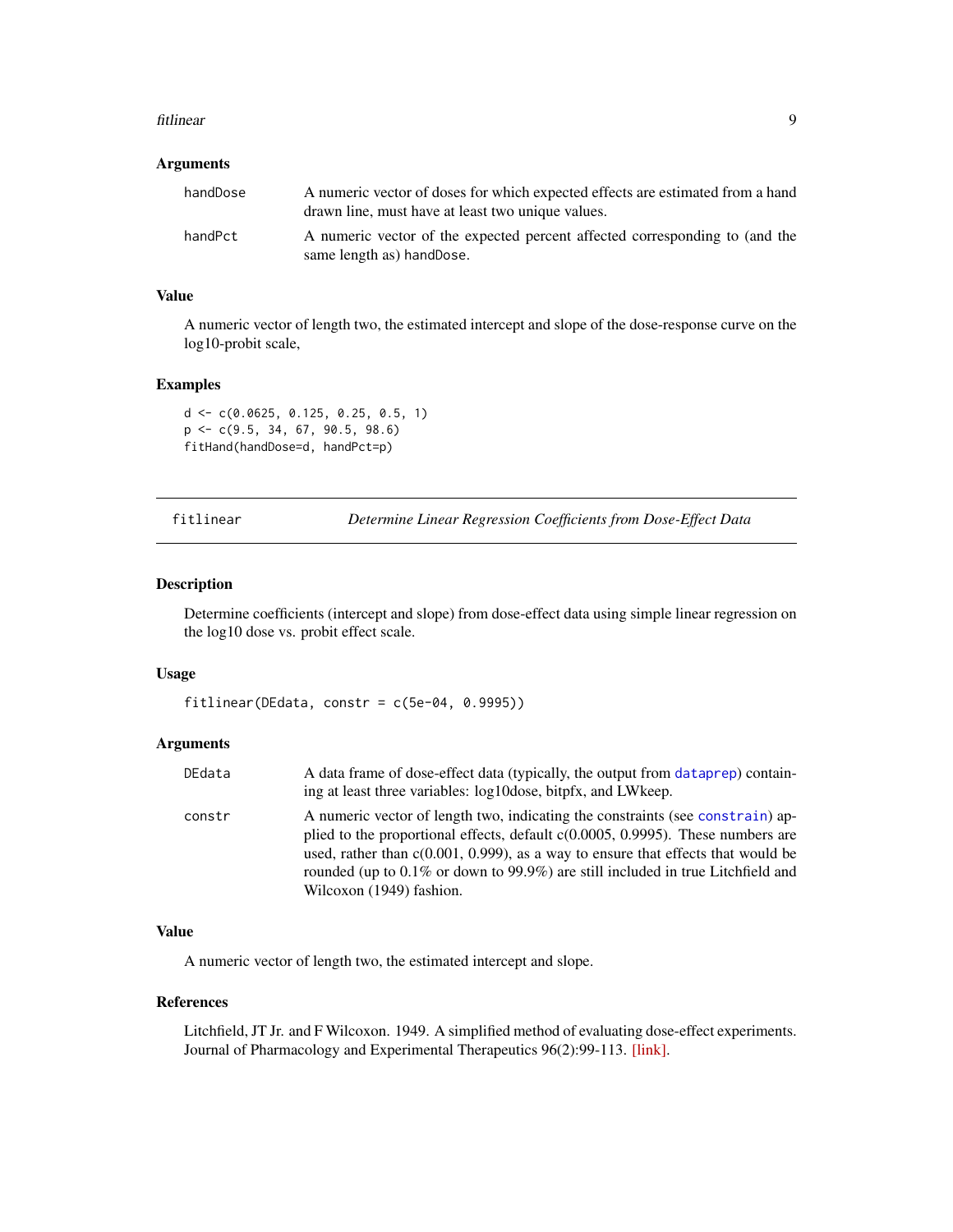## Examples

```
conc <- c(0.0625, 0.125, 0.25, 0.5, 1)
numtested \leq rep(8, 5)
nalive \leq c(1, 4, 4, 7, 8)mydat <- dataprep(dose=conc, ntot=numtested, nfx=nalive)
fitlinear(mydat)
```
<span id="page-9-1"></span>fitLWauto *Best Fit Using Litchfield and Wilcoxon Evaluation of Dose-Effect Experiments*

#### Description

Use optimization to describe the best fitting line to a dose-effect experiment following the methods of Litchfield and Wilcoxon (1949).

#### Usage

fitLWauto(DEdata)

# Arguments

DEdata A data frame of dose-effect data (typically, the output from [dataprep](#page-5-1)) containing at least eight variables: dose, ntot, nfx, pfx, log10dose, bitpfx, fxcateg, and LWkeep (see Details).

# Details

The input data are expected to be summarized by dose. If duplicate doses are provided, an error will be thrown.

#### Value

A numeric vector of length two, the estimated intercept and slope of the dose-response curve on the log10-probit scale,

# References

Litchfield, JT Jr. and F Wilcoxon. 1949. A simplified method of evaluating dose-effect experiments. Journal of Pharmacology and Experimental Therapeutics 96(2):99-113. [\[link\].](http://jpet.aspetjournals.org/content/96/2/99.abstract)

```
dose <- c(0.0625, 0.125, 0.25, 0.5, 1)
ntested \leq rep(8, 5)
nalive \leq -c(1, 4, 4, 7, 8)mydat <- dataprep(dose=dose, ntot=ntested, nfx=nalive)
mydat
fitLWauto(mydat)
```
<span id="page-9-0"></span>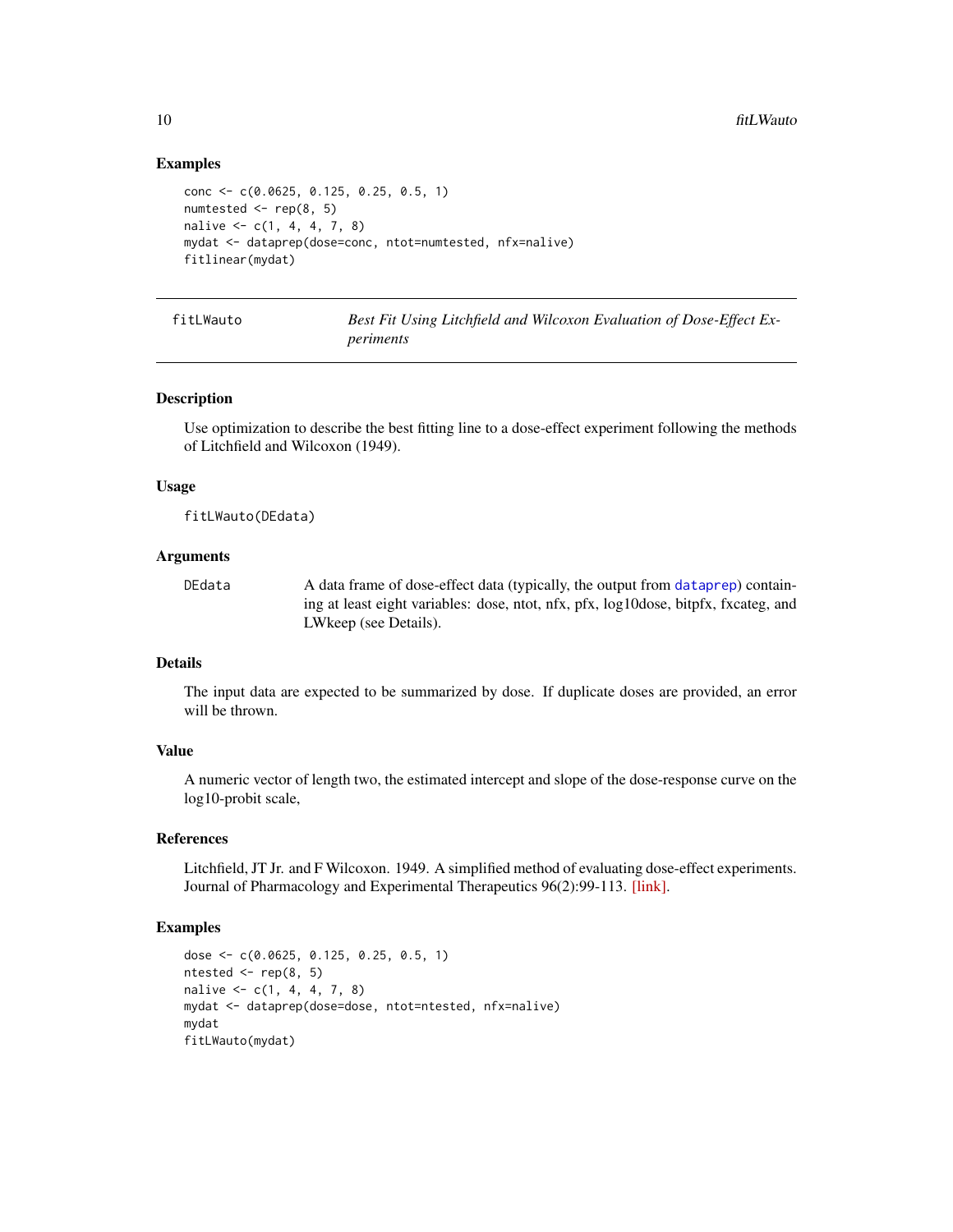<span id="page-10-1"></span><span id="page-10-0"></span>

Fit a probit regression to dose-effect data, using the log10 of the dose as the response.

#### Usage

fitprobit(dat)

# Arguments

dat A data frame of toxicity data, including at least three variables: dose (the concentration of the tested chemical), ntot (the number of individuals tested), and nfx (the number of affected individuals).

# Details

Only those rows with dose  $> 0$ , ntot  $> 0$ , and nfx  $>= 0$  are used in fitting the model.

#### Value

A an object of class [glm](#page-0-0).

#### Examples

```
toxdat <- data.frame(
dose=c(0.05, 0.0625, 0.125, 0.25, 0.5, 1),
 ntot=rep(8, 6),
 nfx = c(0, 1, 4, 4, 6, 8))fitprobit(toxdat)
```
fxcat *Define Effect Category*

# Description

Define three effect categories, 0 for none affected, 100 for all affected, and 50 for other proportions affected.

# Usage

fxcat(dat)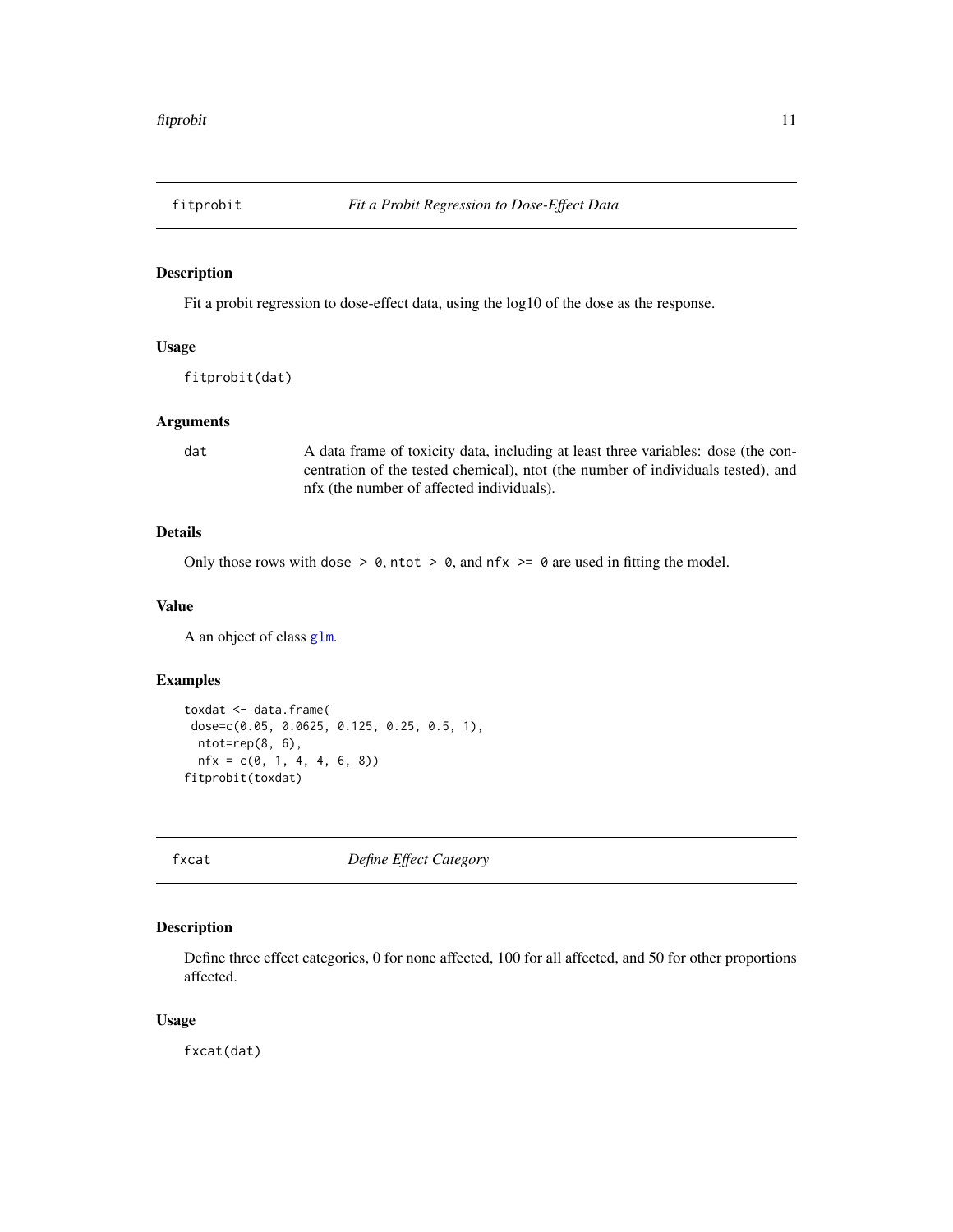#### <span id="page-11-0"></span>Arguments

dat A data frame of toxicity data, including at least two variables: ntot (the number of individuals tested) and nfx (the number of affected individuals).

#### Value

An integer vector the same length as prob with categories of 0, 50, or 100.

#### Examples

```
toxdat <- data.frame(
 dose=c(0.0625, 0.125, 0.25, 0.5),
 ntot=rep(8, 4),
 nfx = c(0, 4, 6, 8)cbind(toxdat, fxcat(toxdat))
```
gamtable1 *Fit a smooth GAM to Table 1 of Litchfield and Wilcoxon (1949)*

#### Description

Fit a smooth GAM function to replace looking up values in Table 1 of Litchfield and Wilcoxon (1949).

#### Usage

gamtable1()

#### Details

Note that for an expected value of 37 Table 1 gives a corrected value of 9.4, but for an expected value of 63 it gives a corrected value of 90.5. To ensure that both values add to 100, I used corrected values of 9.45 and 90.55. The expected and corrected values from Table 1 are then used to build a GAM model, which is used as input to the [correctval](#page-4-1) function.

### Value

A [gamObject](#page-0-0) that can be used to predict the corrected values (as proportions) from distexpprop5, the distance between the expected values (as proportions) and 0.5

#### References

Litchfield, JT Jr. and F Wilcoxon. 1949. A simplified method of evaluating dose-effect experiments. Journal of Pharmacology and Experimental Therapeutics 96(2):99-113. [\[link\].](http://jpet.aspetjournals.org/content/96/2/99.abstract)

```
fit <- gamtable1()
summary(fit)
plot(fit)
```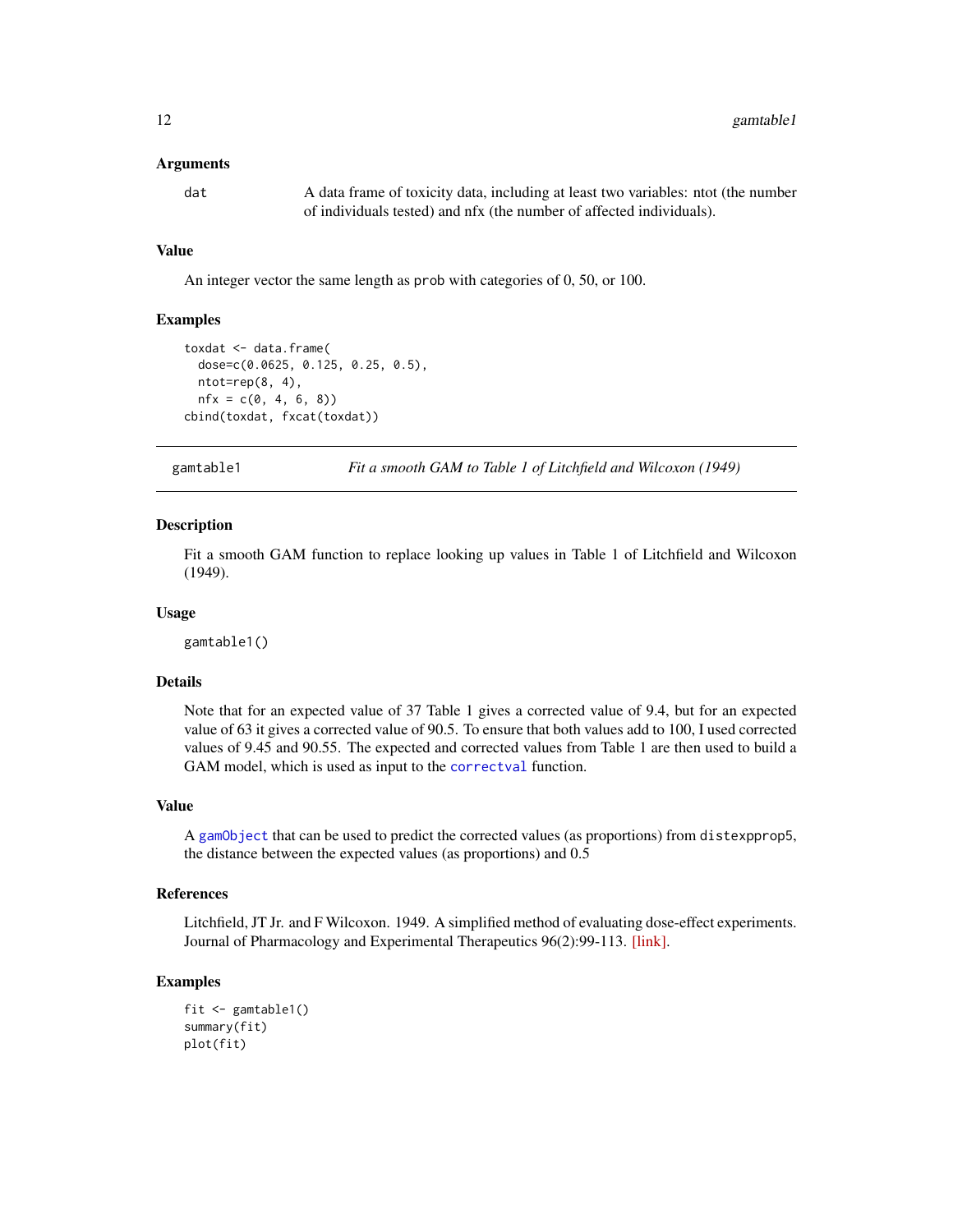<span id="page-12-0"></span>

Convert values on the probit scale to their proportions on the 0 to 1 scale.

# Usage

invprobit(quan)

# Arguments

quan A numeric vector of probit quantiles.

# Details

Simply calls [pnorm\(](#page-0-0)quan).

# Value

A numeric vector of proportions the same length as quan.

# Examples

invprobit(c(-3, -1, 0, 1, 3))

keeponly *Eliminate Consecutive Extreme Values*

# Description

Generate the index for eliminating values beyond a given maximum number of consecutive extremes allowed.

# Usage

```
keeponly(x, extremes = c(0, 100), nconsec = 2)
```
# Arguments

| X        | A numeric vector, with no missing values.                                                  |
|----------|--------------------------------------------------------------------------------------------|
| extremes | A numeric vector of length two giving the boundary limits for x, default $c(0,$<br>100).   |
| nconsec  | An integer scalar, the maximum number of consecutive extreme values allowed,<br>default 2. |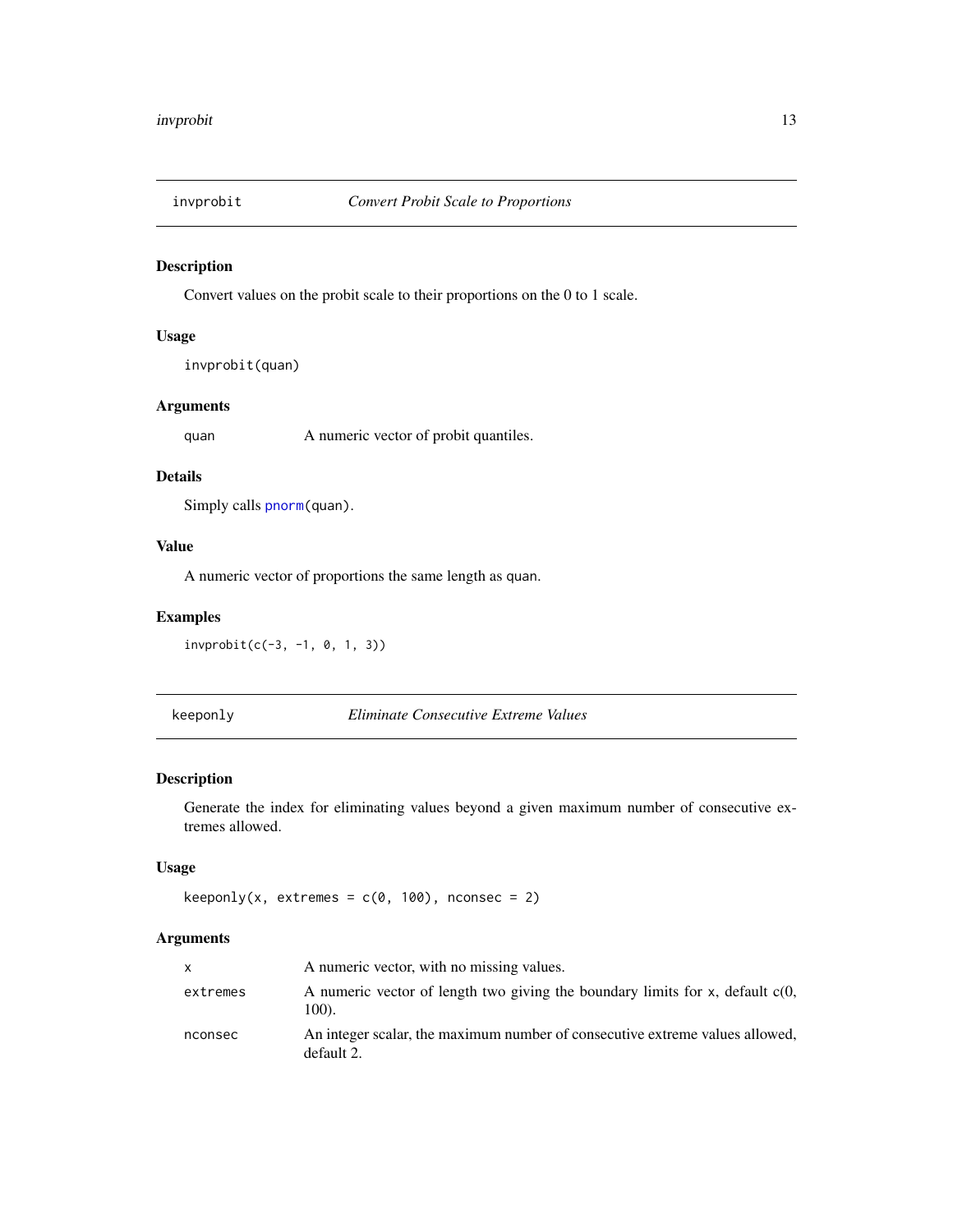#### Value

A logical vector for selecting all elements of x without exceeding nconsec consecutive extreme values.

#### Examples

```
vec <- c(0, 0, 0, 4, 4, 4, 100, 100, 100, 100)
vec[keeponly(vec)]
# the original vector need not be ordered
vec <- c(100, 4, 100, 4, 0, 100, 0, 4, 0, 100)
keeponly(vec)
```
LW1949 *Automated Litchfield and Wilcoxon (1949) Evaluation of Dose-Effect Experiments*

#### Description

LW1949 is an automated approach to Litchfield and Wilcoxon's (1949) evaluation of dose-effect experiments. LW1949 was first introduced by Adams et al. (*in preparation*).

#### Details

An example of how to use the functions in LW1949 is given in this vignette [\[link\].](https://rawgit.com/JVAdams/LW1949/master/vignettes/Intro.html) Use [dataprep](#page-5-1) to create a data frame with the results of a dose-effect experiment. Use [fitLWauto](#page-9-1) and [LWestimate](#page-15-1) to fit dose-effect relations. And use [plotDELP](#page-20-1) and [plotDE](#page-19-1) to plot the results.

*U.S. Geological Survey* (USGS) Computer Program LW1949 version 1.1.0 Written by Jean V. Adams, USGS - Great Lakes Science Center [glsc.usgs.gov,](http://www.glsc.usgs.gov/) Ann Arbor, Michigan, USA. Written in programming language R (R Core Team, 2017, www.R-project.org), version 3.3.3 (2017-03-06). Run on a PC with Intel(R) Core(TM) I7-4600m CPU, 2.90 GHz processor, 16.0 GB RAM, and Microsoft Windows 7 Enterprise operating system 2009 Service Pack 1. Source code is available from Jean V. Adams on GitHub, [github.com/JVAdams/LW1949,](https://github.com/JVAdams/LW1949) *jvadams (at) usgs (dot) gov*.

*Disclaimer:* Although this program has been used by the USGS, no warranty, expressed or implied, is made by the USGS or the United States Government as to the accuracy and functioning of the program and related program material nor shall the fact of distribution constitute any such warranty, and no responsibility is assumed by the USGS in connection therewith.

#### References

Adams, JV, KS Slaght, and MA Boogaard. 2016. An automated approach to Litchfield and Wilcoxon's evaluation of dose-effect experiments using the R package LW1949. Environmental Toxicology and Chemistry 35(12):3058-3061. [DOI 10.1002/etc.3490.](https://doi.org/10.1002/etc.3490) Adams, Jean V., Karen S. Slaght, and Michael A. Boogaard.",

Litchfield, JT Jr. and F Wilcoxon. 1949. A simplified method of evaluating dose-effect experiments. Journal of Pharmacology and Experimental Therapeutics 96(2):99-113. [\[link\].](http://jpet.aspetjournals.org/content/96/2/99.abstract)

<span id="page-13-0"></span>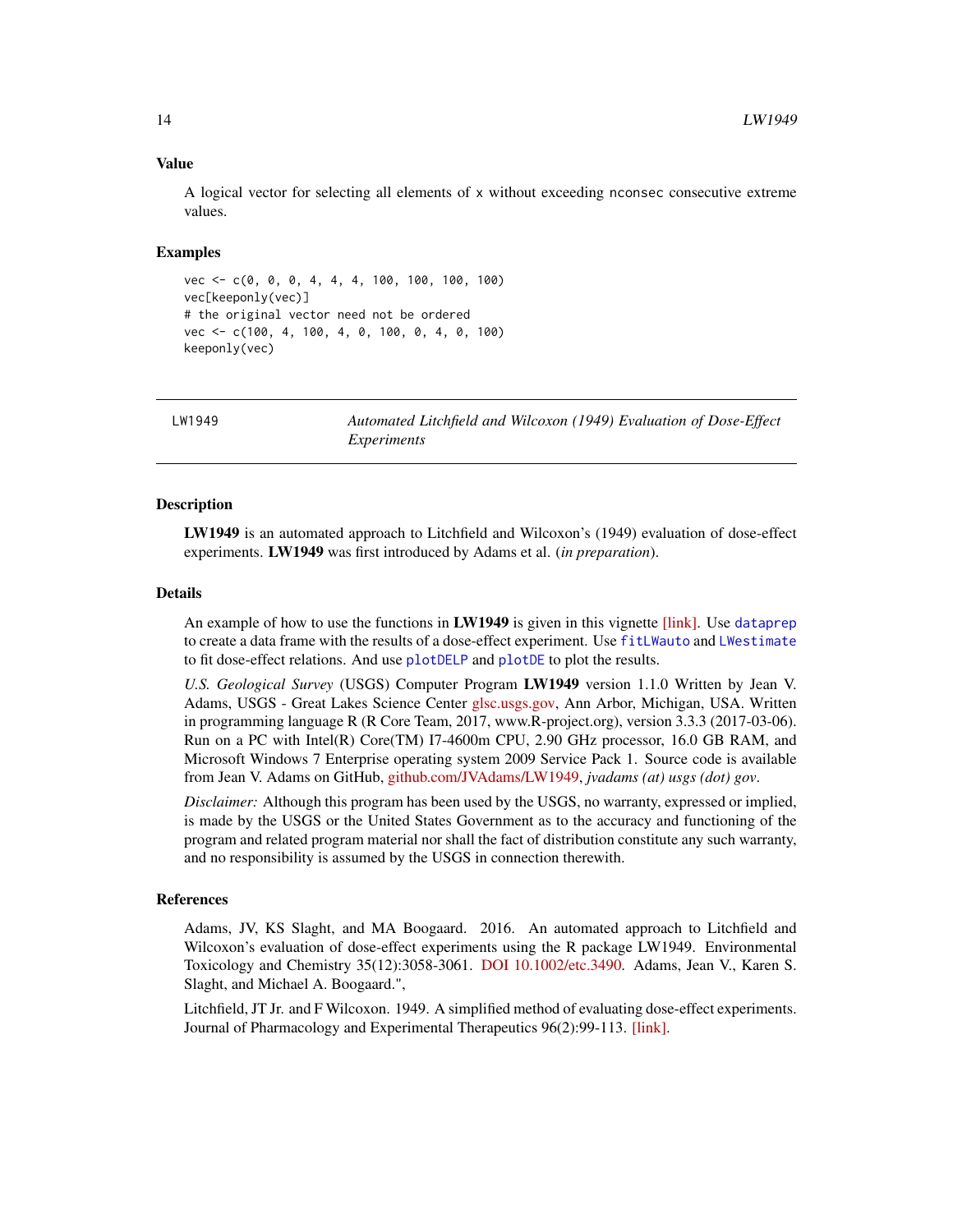<span id="page-14-1"></span><span id="page-14-0"></span>

Calculate the chi-squared statistic from observed and expected counts using the Litchfield and Wilcoxon (1949) approach.

#### Usage

LWchi2(obsn, expn, totn)

#### Arguments

| obsn | A numeric vector of observed counts.                                |
|------|---------------------------------------------------------------------|
| expn | A numeric vector of expected counts, the same length as obsn.       |
| totn | A numeric vector of total counts possible, the same length as obsn. |

# Details

The denominator of Litchfield and Wilcoxon's (1949) chi-squared estimate is the minimum of the expn and (totn - expn) following their Nomograph No. 1. This ensures that the same chi-squared value is calculated regardless of which proportion is reported (e.g., affected vs. not affected).

#### Value

A list of length two. The first element is a numeric vector of length three: chistat, chi-squared statistic; df, degrees of freedom; and pval, P value. The second element is a numeric vector the same length as obsn, containing total contributions to the chi-squared. To get the individual contributions to the chi-squared as reported in Litchfield and Wilcoxon (1949), divide by totn.

# References

Litchfield, JT Jr. and F Wilcoxon. 1949. A simplified method of evaluating dose-effect experiments. Journal of Pharmacology and Experimental Therapeutics 96(2):99-113. [\[link\].](http://jpet.aspetjournals.org/content/96/2/99.abstract)

# See Also

```
chisq.test.
```
#### Examples

LWchi2(c(10, 8, 3), c(7, 7, 7), c(12, 12, 12))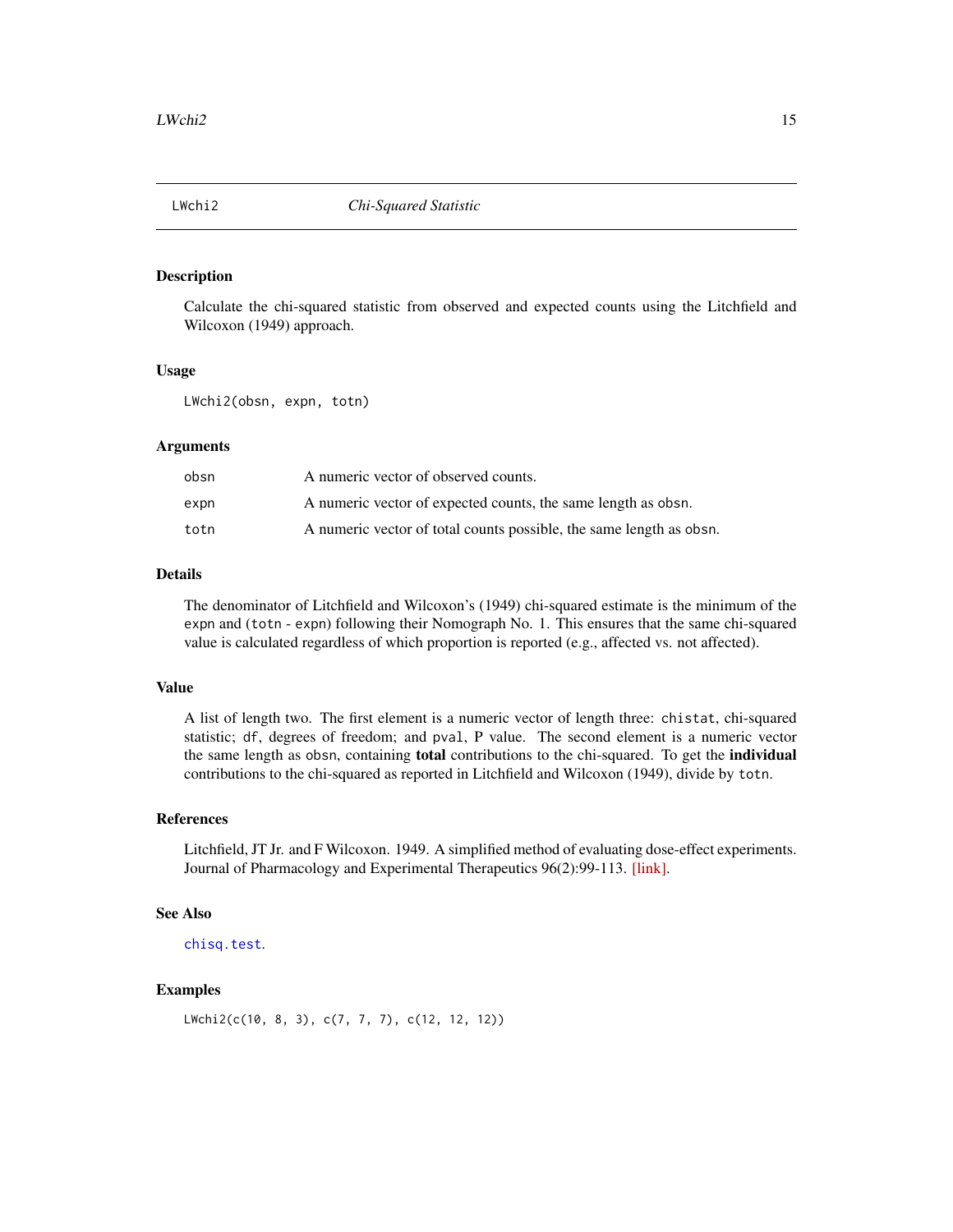<span id="page-15-1"></span><span id="page-15-0"></span>

Generate Litchfield and Wilcoxon's (1949) estimates in the evaluation of dose-effect experiments.

#### Usage

```
LWestimate(estParams, DEdata)
```
#### Arguments

| estParams | A numeric vector of length 2, the estimated parameters (intercept and slope) of     |
|-----------|-------------------------------------------------------------------------------------|
|           | a straight line on the log10-probit scale, typically output from fitLWauto.         |
| DEdata    | A data frame of dose-effect data (typically, the output from dataprep) contain-     |
|           | ing at least eight variables: dose, ntot, nfx, pfx, log10dose, bitpfx, fxcateg, and |
|           | LWkeep (see Details).                                                               |

# Details

The input data are expected to be summarized by dose. If duplicate doses are provided, an error will be thrown.

#### Value

A list of length three:

- chi = the chi-squared statistic with associated P value and degrees of freedom,
- params = the estimated intercept and slope of the dose-response curve on the log10 probit scale,
- LWest = the Litchfield Wilcoxon estimates of ED50 with 95% confidence intervals and the number of records with partial effects (npartfx) as well as other metrics used in their step-bystep approach (ED16, ED84, S with 95% confidence intervals, N', and fED50).

#### References

Litchfield, JT Jr. and F Wilcoxon. 1949. A simplified method of evaluating dose-effect experiments. Journal of Pharmacology and Experimental Therapeutics 96(2):99-113. [\[link\].](http://jpet.aspetjournals.org/content/96/2/99.abstract)

```
dose <- c(0.0625, 0.125, 0.25, 0.5, 1)
ntested <- rep(8, 5)
nalive <- c(1, 4, 4, 7, 8)
mydat <- dataprep(dose=dose, ntot=ntested, nfx=nalive)
mydat
intslope <- fitLWauto(mydat)
LWestimate(intslope, mydat)
```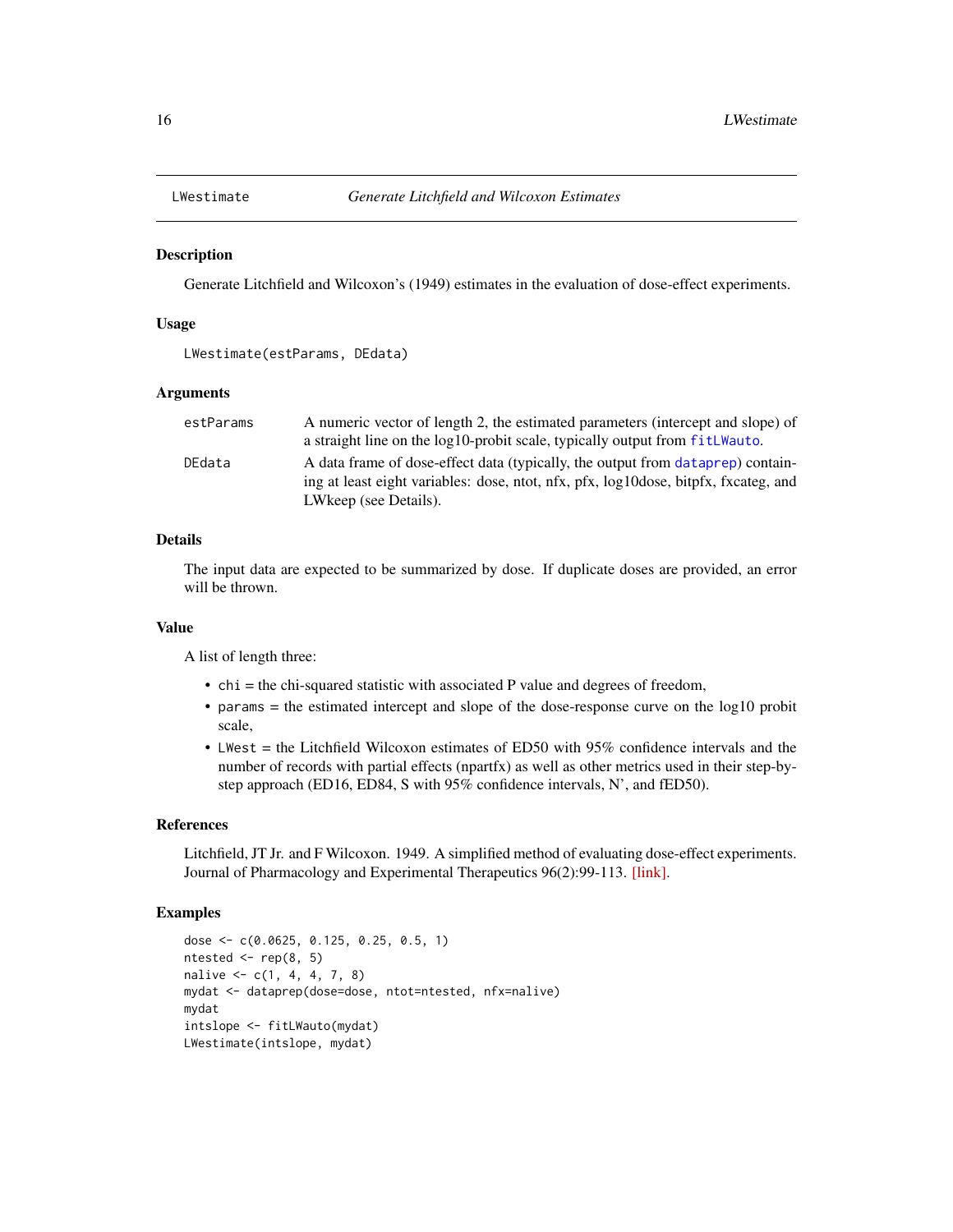<span id="page-16-0"></span>

Recreate Litchfield and Wilcoxon's (1949) nomograph to estimate the contribution to the chisquared from the expected percent effect and the observed minus the expected percent effect.

#### Usage

LWnomo1(values = FALSE, ...)

## Arguments

| values | A logical scalar indicating whether values should be output. |
|--------|--------------------------------------------------------------|
| .      | Additional parameters to par.                                |

# Details

Use the nomograph by laying a straight edge from the expected percent effect in the first scale to the observed (corrected, if necessary) minus the expected percent effect in the second scale and reading the point where the straight edge crosses the third scale as the contribution.

The formula behind the nomograph is (observed - expected) $\frac{1}{2}$  / (100 \* expected)

# Value

If values is TRUE, a list of length four, with the x and y coordinates and the corresponding values (all displayed in the log10 scale) of the end points of the three scales. Information is provided twice for the first scale, once for the left tick marks and once for the right tick marks.

# References

Litchfield, JT Jr. and F Wilcoxon. 1949. A simplified method of evaluating dose-effect experiments. Journal of Pharmacology and Experimental Therapeutics 96(2):99-113. [\[link\].](http://jpet.aspetjournals.org/content/96/2/99.abstract)

#### Examples

LWnomo1()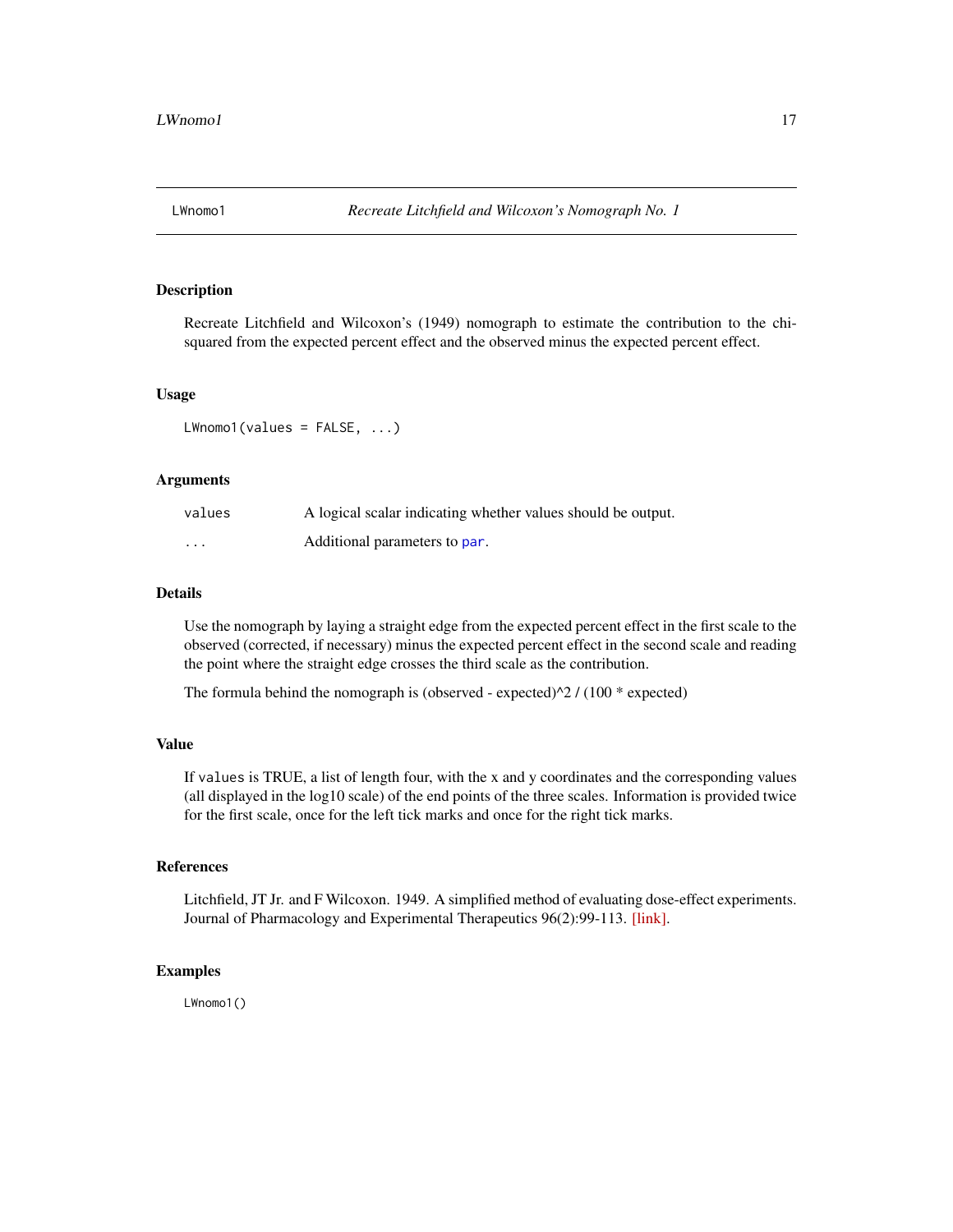<span id="page-17-0"></span>LWP *User Friendly Evaluation of Dose-Effect Experiments using Litchfield-Wilcoxon and Probit Methods*

# Description

User friendly evaluation of dose-effect experiments using automated Litchfield Wilcoxon (1949) and probit estimation methods. This function has been tailored for non-R users with input data set up in a particular way (see Details).

#### Usage

```
LWP(rawfile = NULL, descrcolz = 1:4, saveplots = TRUE,
  showplots = FALSE, saveresults = TRUE, showresults = TRUE,
  returnresults = FALSE)
```
#### Arguments

| rawfile       | A character scalar specifying the path of the input data as a csy file. If NULL,<br>default, the user will be prompted to browse to a file using a menu.                                                          |
|---------------|-------------------------------------------------------------------------------------------------------------------------------------------------------------------------------------------------------------------|
| descrcolz     | A numeric vector, the column numbers to use as the description of the test,<br>default 1:4.                                                                                                                       |
| saveplots     | A logical scalar indicating if plots should be saved to a pdf file, default TRUE.<br>See details.                                                                                                                 |
| showplots     | A logical scalar indicating if plots should be shown on screen, default FALSE.<br>See details.                                                                                                                    |
| saveresults   | A logical scalar indicating if results should be saved to a csv file, default TRUE.<br>The csv file is given the same name (plus the suffix "Smry") and is placed in the<br>same directory as the input file.     |
| showresults   | A logical scalar indicating if results should be printed to the console, default<br>TRUE. These results include the chi-squared statistic, degrees of freedom, and<br>p-value for the Litchfield Wilcoxon method. |
| returnresults | A logical scalar indicating if results should be returned by the function, default<br>FALSE.                                                                                                                      |

#### Details

The input data must include at least these seven columns, with these names in the header row:

- Test ID = A character or numeric vector, the unique identifier for each test
- Source  $=$  A character vector, the source of the chemical
- Batch = A character or numeric vector, the batch of the chemical
- Species = A character vector, the species tested
- TFM Conc.  $(mg/L) = A$  numeric vector, the concentration of TFM in mg/L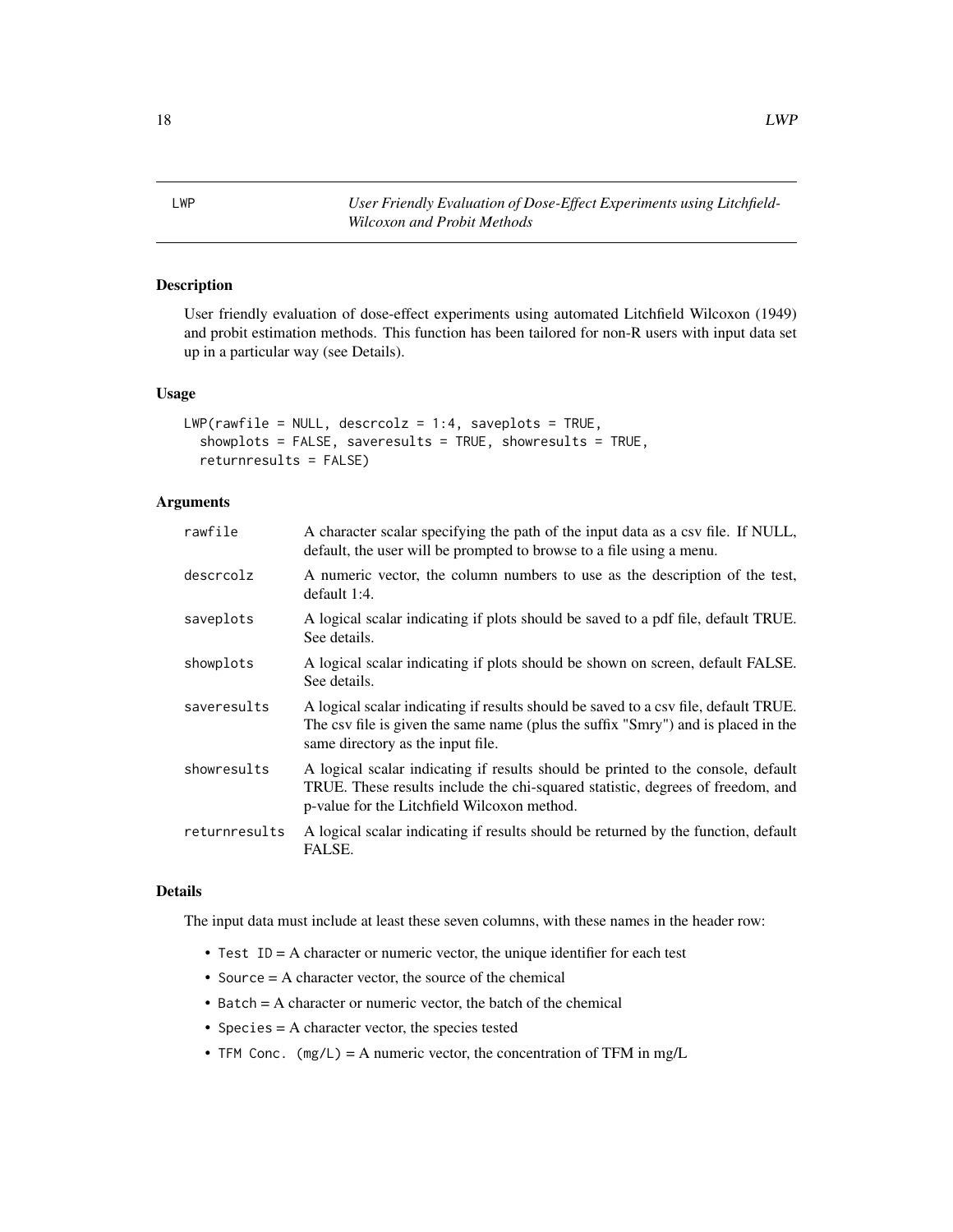#### <span id="page-18-0"></span>nomoCoord and the set of the set of the set of the set of the set of the set of the set of the set of the set of the set of the set of the set of the set of the set of the set of the set of the set of the set of the set of

- No. Tested = A numeric vector, the number of animals tested
- No. Dead = A numeric vector, the number of animals dead

The input data are expected to be summarized by dose. If duplicate doses are provided, an error will be thrown.

Both saveplots and showplots may be set to FALSE, in which case no plots will be produced. But both may not be set to TRUE.

# Value

If returnresults=TRUE, a data frame with 11 rows per test and 2 more columns than the input data. Three columns from the input data are not included (TFM Conc. (mg/L), No. Tested, and No. Dead). Five columns are added: the parameter (param), the method used (method), the estimate (estimate), and the 95% confidence interval of the estimate (lower95ci and upper95ci)

#### References

Litchfield, JT Jr. and F Wilcoxon. 1949. A simplified method of evaluating dose-effect experiments. Journal of Pharmacology and Experimental Therapeutics 96(2):99-113. [\[link\].](http://jpet.aspetjournals.org/content/96/2/99.abstract)

# Examples

## Not run: LWP()

## End(Not run)

nomoCoord *Find the Coordinate from the Scale of a Nomograph*

# **Description**

Find the x and y coordinate corresponding to a specified point on a nomograph scale.

#### Usage

nomoCoord(df, val)

# Arguments

| df  | A data frame with three columns, the x and y coordinates of the nomograph<br>scale and the corresponding values. |
|-----|------------------------------------------------------------------------------------------------------------------|
| val | A numeric scalar identifying the point on the scale for which the coordinates<br>will be returned.               |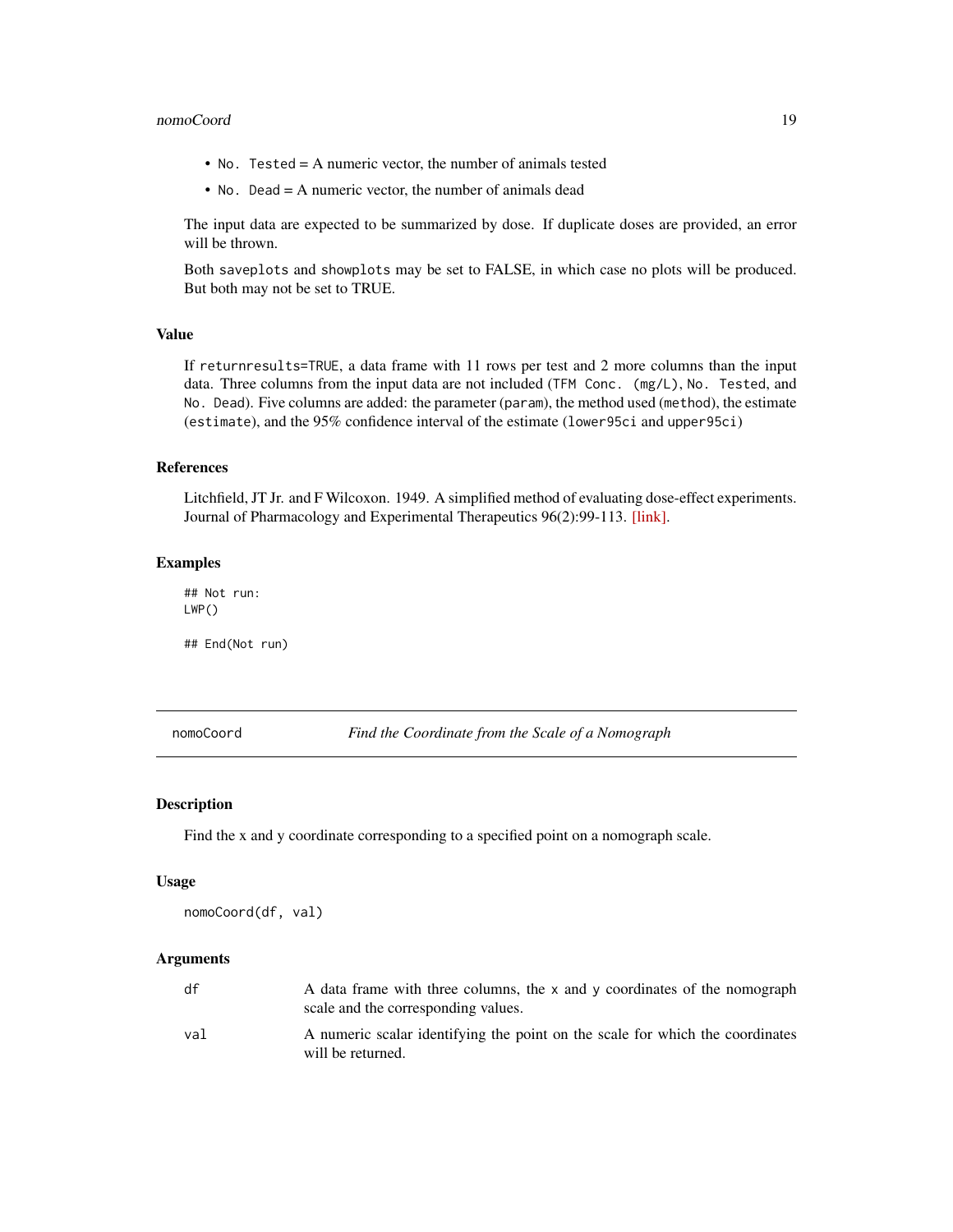# Details

The function makes it easier to add points or lines to a nomograph for illustrative purposes.

Each scale is assumed to be displayed on the log10 scale.

# Value

A numeric vector of length two with the x and y coordinates of the specified point in plotting units of the nomograph.

# Examples

```
scales <- LWnomo1(TRUE)
fromxy <- nomoCoord(scales$scale1r, 34)
toxy <- nomoCoord(scales$scale3, 16^2/(100*34))
segments(fromxy[1], fromxy[2], toxy[1], toxy[2], col="red")
```
<span id="page-19-1"></span>plotDE *Plot Dose-Effect Experiments*

### Description

Plot dose-effect experiments on the arithmetic scale.

# Usage

```
plotDE(DEdata, xlab = "Dose", ylab = "Affected (%)",
  xlim = range(DEdata$dose, na.rm = TRUE), ylim = c(\theta, 100), ref = c(\theta,50, 100), \ldots
```
#### Arguments

| DEdata | A data frame of dose-effect data (typically, the output from dataprep) contain-<br>ing at least five variables: dose, pfx, log10dose, bitpfx, fxcateg.                                                                |
|--------|-----------------------------------------------------------------------------------------------------------------------------------------------------------------------------------------------------------------------|
| xlab   | A character scalar, the title for the dose (x) axis, default "Dose".                                                                                                                                                  |
| ylab   | A character scalar, the title for the affected (y) axis, default "Affected $(\%)$ ".                                                                                                                                  |
| xlim   | A numeric vector of length two giving the x coordinate range for dose, default<br>range(DEdata\$dose, na.rm=TRUE).                                                                                                    |
| ylim   | A numeric vector of length two giving the y coordinate range for affected $(\%),$<br>default $c(0.1, 99.9)$ . Observed effects beyond this range will be plotted at the<br>limits of this range using an open symbol. |
| ref    | A numeric vector specifying horizontal reference lines to be added to the plot,<br>default $c(0, 50, 100)$ .                                                                                                          |
| .      | Additional arguments to plot.                                                                                                                                                                                         |

<span id="page-19-0"></span>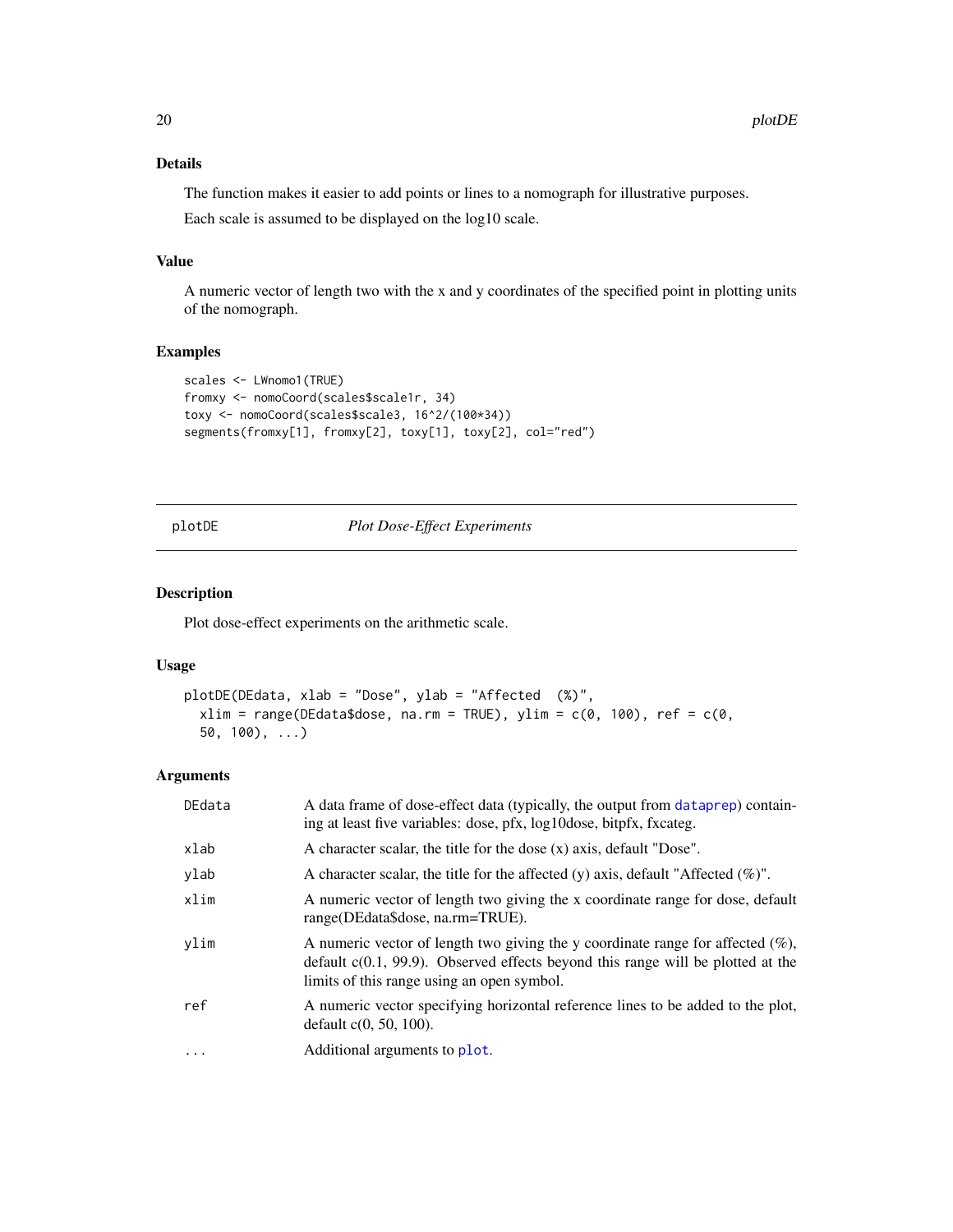#### <span id="page-20-0"></span>plotDELP 21

# See Also

[predLines](#page-22-1), [plotDELP](#page-20-1), [predLinesLP](#page-23-1)

# Examples

```
dose <- c(0.0625, 0.125, 0.25, 0.5, 1)
ntested \leq rep(8, 5)
nalive <- c(1, 4, 4, 7, 8)
mydat <- dataprep(dose=dose, ntot=ntested, nfx=nalive)
plotDE(mydat)
```
# <span id="page-20-1"></span>plotDELP *Plot Dose-Effect Experiments*

# Description

Plot dose-effect experiments on the log10-probit scale.

#### Usage

```
plotDELP(DEdata, xlab = "Dose", ylab = "Affected (%)",
  xlim = range(DEdata\{does}[DEdata\{does}[0]) = 0], na.rm = TRUE), ylim = c(0.1,99.9), grid = TRUE, ...)
```
# Arguments

| DEdata   | A data frame of dose-effect data (typically, the output from dataprep) contain-<br>ing at least five variables: dose, pfx, log10dose, bitpfx, fxcateg.                                                                |
|----------|-----------------------------------------------------------------------------------------------------------------------------------------------------------------------------------------------------------------------|
| xlab     | A character scalar, the title for the dose (x) axis, default "Dose".                                                                                                                                                  |
| ylab     | A character scalar, the title for the affected (y) axis, default "Affected $(\%)$ ".                                                                                                                                  |
| xlim     | A numeric vector of length two giving the x coordinate range for dose, default<br>range(DEdata\$dose, na.rm=TRUE).                                                                                                    |
| ylim     | A numeric vector of length two giving the y coordinate range for affected $(\%),$<br>default $c(0.1, 99.9)$ . Observed effects beyond this range will be plotted at the<br>limits of this range using an open symbol. |
| grid     | A logical scalar indicating if a background grid should be plotted, default TRUE.                                                                                                                                     |
| $\cdots$ | Additional arguments to plot.                                                                                                                                                                                         |

## See Also

[predLinesLP](#page-23-1), [plotDE](#page-19-1), [predLines](#page-22-1)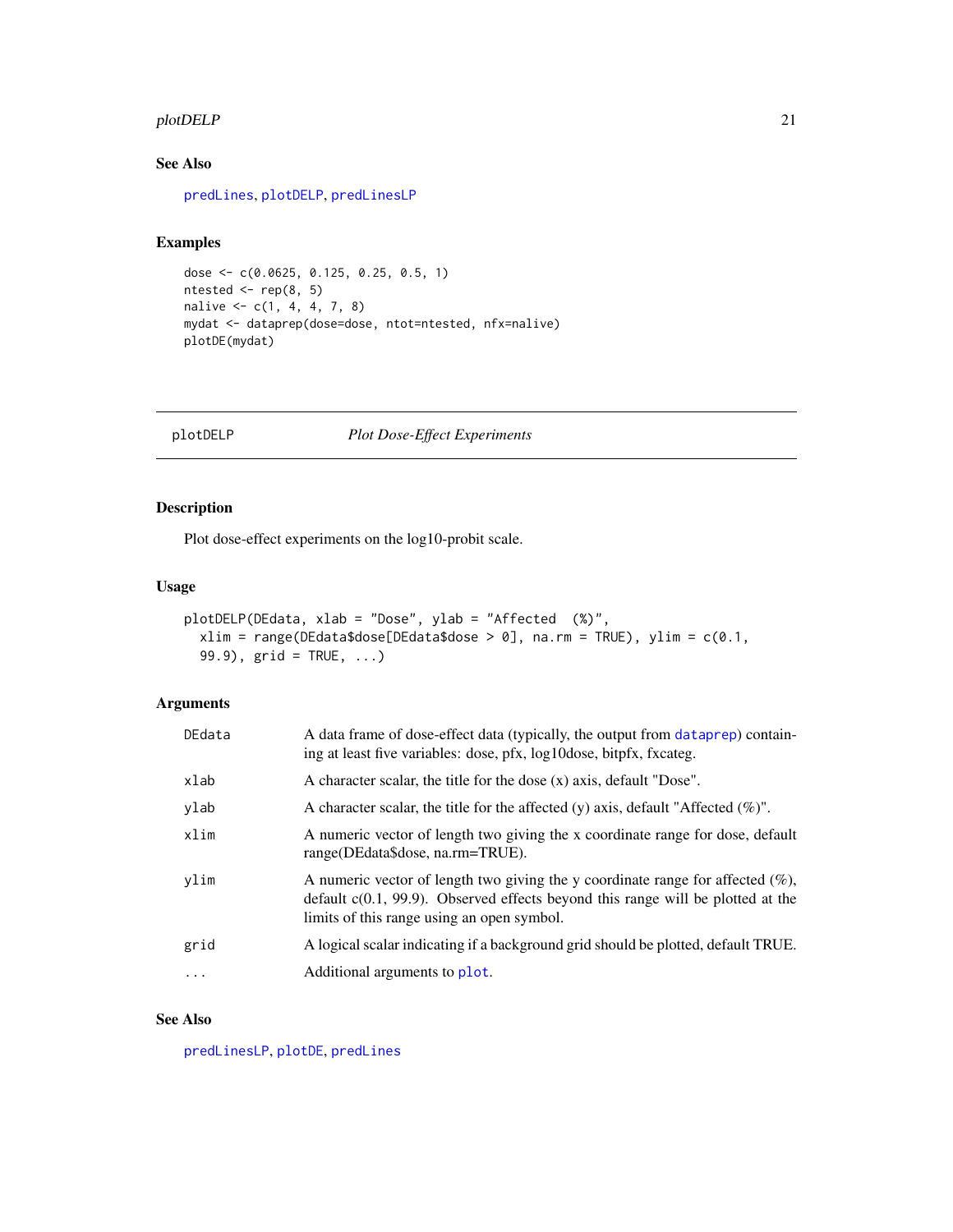#### Examples

```
dose <- c(0.0625, 0.125, 0.25, 0.5, 1)
ntested \leq rep(8, 5)
nalive \leq c(1, 4, 4, 7, 8)mydat <- dataprep(dose=dose, ntot=ntested, nfx=nalive)
plotDELP(mydat)
```
predlinear *Determine the Effective Dose from a Linear Regression Fit*

# Description

Determine the effective dose for a specified percent effect from the intercept and slope of a linear regression.

# Usage

```
predlinear(pct, LWmod, simple = FALSE)
```
#### Arguments

| pct    | A numeric vector of effects (in percents) for which to estimate the effective<br>$dose(s)$ .                                                                                                                                                                                                                                                                                                                                                                              |
|--------|---------------------------------------------------------------------------------------------------------------------------------------------------------------------------------------------------------------------------------------------------------------------------------------------------------------------------------------------------------------------------------------------------------------------------------------------------------------------------|
| LWmod  | If simple=TRUE, a numeric vector of length two giving the intercept and slope of<br>the linear relation between the dose (x, the concentration of the applied chemical<br>on the log10 scale), and the proportion of affected individuals (y, on the probit<br>scale, with 0s converted to $0.1\%$ and 1s converted to 99.9%). If simple=FALSE,<br>a list with the results of fitting a Litchfield and Wilcoxon model to dose-effect<br>data, the output from LWestimate. |
| simple | A logical scalar indicating whether to carry out a simple estimation of effec-<br>tive doses from the intercept and slope (TRUE), or an estimation of effective<br>doses with confidence intervals from the Litchfield and Wilcoxon model (de-<br>fault, FALSE).                                                                                                                                                                                                          |

#### Details

Follows methods outlined in Litchfield and Wilcoxon (1949). Specifically, for the 95% confidence intervals, see page 105, and equation 13 in the Appendix (corresponding to Nomograph 4).

#### Value

If simple=TRUE, a numeric vector the same length as pct with the estimated effective doses. If simple=FALSE, an n\*4 numeric matrix with the given effects (pct), the effective doses (ED), and Litchfield and Wilcoxon's (1949) 95% confidence intervals for the effective doses (lower and upper). The number of rows of the matrix, n, is the length of pct.

<span id="page-21-0"></span>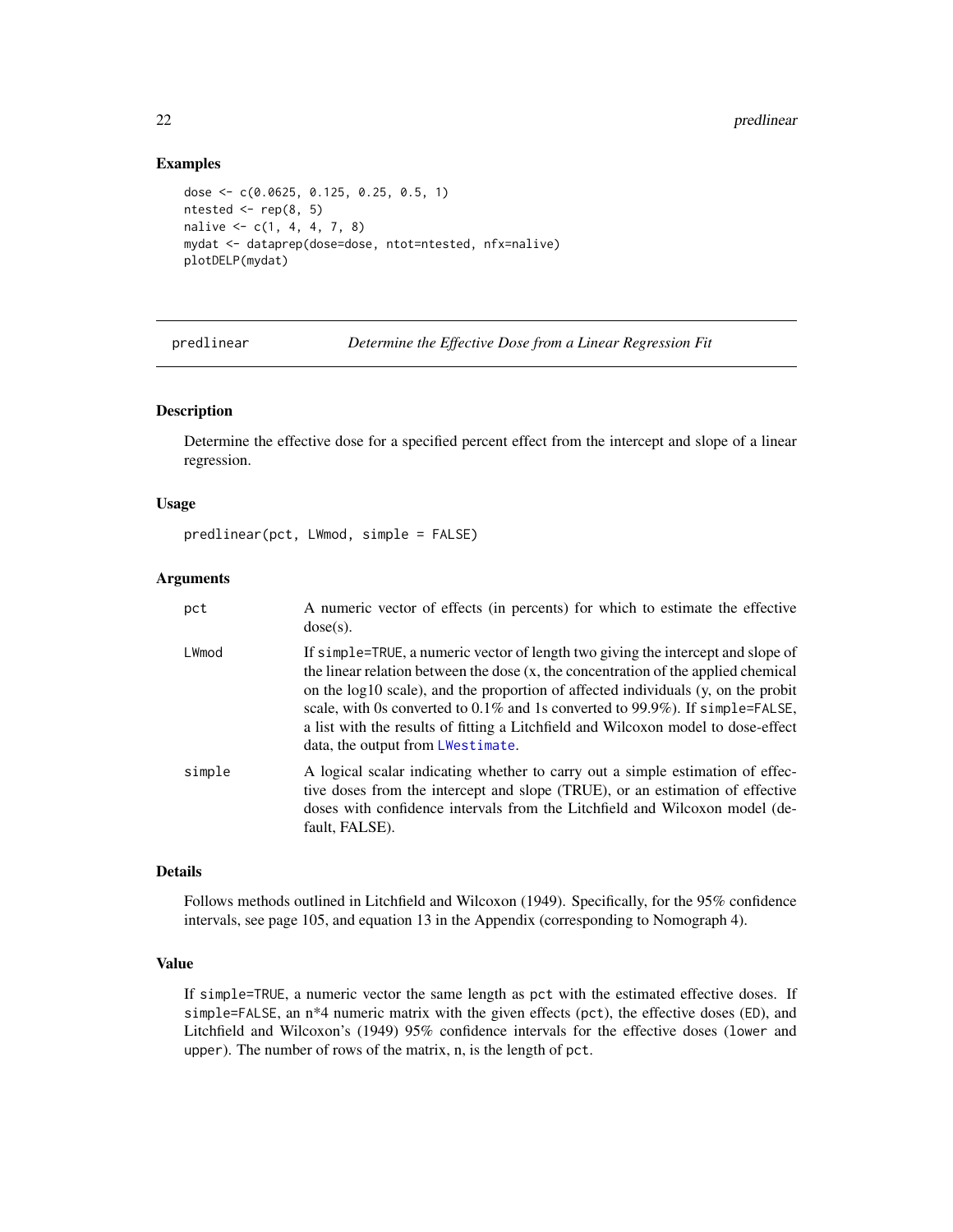#### <span id="page-22-0"></span>predLines 23

# References

Litchfield, JT Jr. and F Wilcoxon. 1949. A simplified method of evaluating dose-effect experiments. Journal of Pharmacology and Experimental Therapeutics 96(2):99-113. [\[link\].](http://jpet.aspetjournals.org/content/96/2/99.abstract)

# Examples

```
predlinear(c(16, 50, 84, 99.9), c(1.700875, 2.199559), simple=TRUE)
dose <- c(0.0625, 0.125, 0.25, 0.5, 1)
ntested \leq rep(8, 5)
nalive <- c(1, 4, 4, 7, 8)
mydat <- dataprep(dose=dose, ntot=ntested, nfx=nalive)
fLW <- LWestimate(fitLWauto(mydat), mydat)
predlinear(c(25, 50, 99.9), fLW)
```
<span id="page-22-1"></span>predLines *Add Litchfield and Wilcoxon Predictions to a Plot*

#### Description

Add predictions from a Litchfield and Wilcoxon model fit to a plot of the results of a dose-effect experiment on the arithmetic scale.

#### Usage

predLines(fit, ...)

#### Arguments

| fit      | A list of length three containing the result of a Litchfield and Wilcoxon model |
|----------|---------------------------------------------------------------------------------|
|          | fit, typically the output from LWestimate.                                      |
| $\cdots$ | Additional arguments to lines.                                                  |

#### Value

A solid fitted line is added to the plot. Dashed lines are added to the plot representing the horizontal 95% confidence intervals for the predicted dose to elicit a given percent affected.

#### See Also

[plotDE](#page-19-1), [plotDELP](#page-20-1), [predLinesLP](#page-23-1)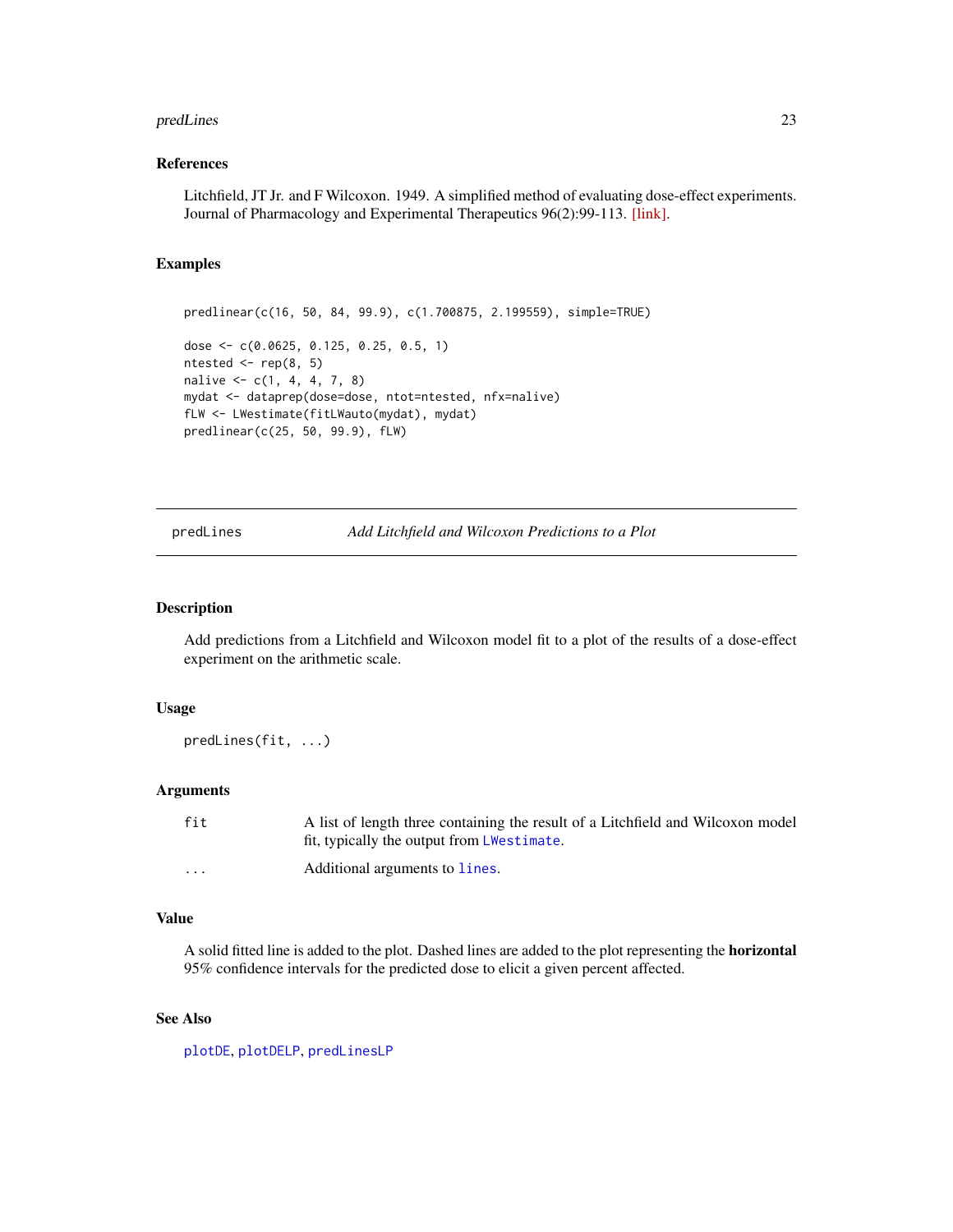## Examples

```
dose <- c(0.0625, 0.125, 0.25, 0.5, 1)
ntested \leq rep(8, 5)
nalive \leq c(1, 4, 4, 7, 8)mydat <- dataprep(dose=dose, ntot=ntested, nfx=nalive)
plotDE(mydat)
myfit <- LWestimate(fitLWauto(mydat), mydat)
predLines(myfit)
```
<span id="page-23-1"></span>predLinesLP *Add Litchfield and Wilcoxon Predictions to a Plot*

#### Description

Add predictions from a Litchfield and Wilcoxon model fit to a plot of the results of a dose-effect experiment on the log10-probit scale.

#### Usage

predLinesLP(fit, ...)

# Arguments

| fit      | A list of length three containing the result of a Litchfield and Wilcoxon model |
|----------|---------------------------------------------------------------------------------|
|          | fit, typically the output from LWestimate.                                      |
| $\cdots$ | Additional arguments to abline and lines.                                       |

### Value

A solid fitted line is added to the plot. Dashed lines are added to the plot representing the horizontal 95% confidence intervals for the predicted dose to elicit a given percent affected.

#### See Also

[plotDELP](#page-20-1), [plotDE](#page-19-1), [predLines](#page-22-1)

```
dose <- c(0.0625, 0.125, 0.25, 0.5, 1)
ntested <- rep(8, 5)
nalive \leq c(1, 4, 4, 7, 8)mydat <- dataprep(dose=dose, ntot=ntested, nfx=nalive)
plotDELP(mydat)
myfit <- LWestimate(fitLWauto(mydat), mydat)
predLinesLP(myfit)
```
<span id="page-23-0"></span>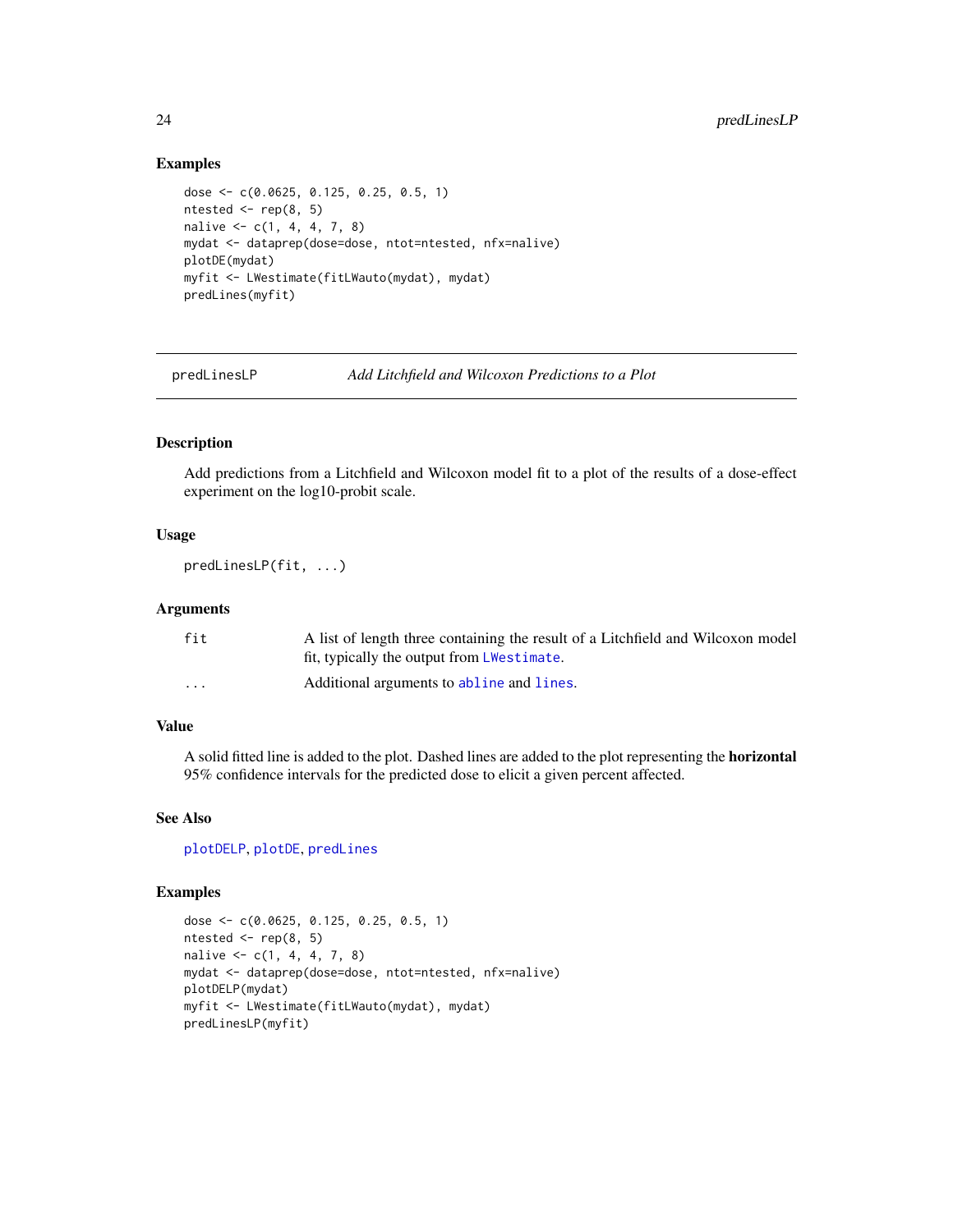<span id="page-24-0"></span>

Determine the effective dose for a specified percent effect from a fitted probit regression model.

# Usage

 $predprobit(pct, pfit, alpha = 0.05, logbase = 10)$ 

# Arguments

| pct     | A numeric scalar of the effect (as a percent) for which to estimate the effective<br>dose.                                                                    |
|---------|---------------------------------------------------------------------------------------------------------------------------------------------------------------|
| pfit    | An object of class glm representing a probit regression fit to dose-effect data,<br>typically the result of a call to fitprobit.                              |
| alpha   | A numeric scalar, the significance level used to generate $100*(1 - \text{alpha})\%$ con-<br>fidence limits, default 0.05.                                    |
| logbase | A numeric or logical scalar, the base of the log transformation used for dose in<br>pfit, default 10. Use logbase=FALSE, if the dose was not log transformed. |

# Value

A numeric vector of length three, the effective dose and the lower and upper 100\*(1 - alpha)% confidence limits.

# Examples

```
toxdat <- data.frame(
dose=c(0.05, 0.0625, 0.125, 0.25, 0.5, 1),
ntot=rep(8, 6),
nfx = c(0, 1, 4, 4, 6, 8))myfit <- fitprobit(toxdat)
predprobit(50, myfit)
```
prettylog *Pretty Breakpoints on Log Scale*

#### Description

Compute a sequence of "round" values which cover the range of x on the log scale.

#### Usage

```
prettylog(x, lead = c(1, 5), extra = 5)
```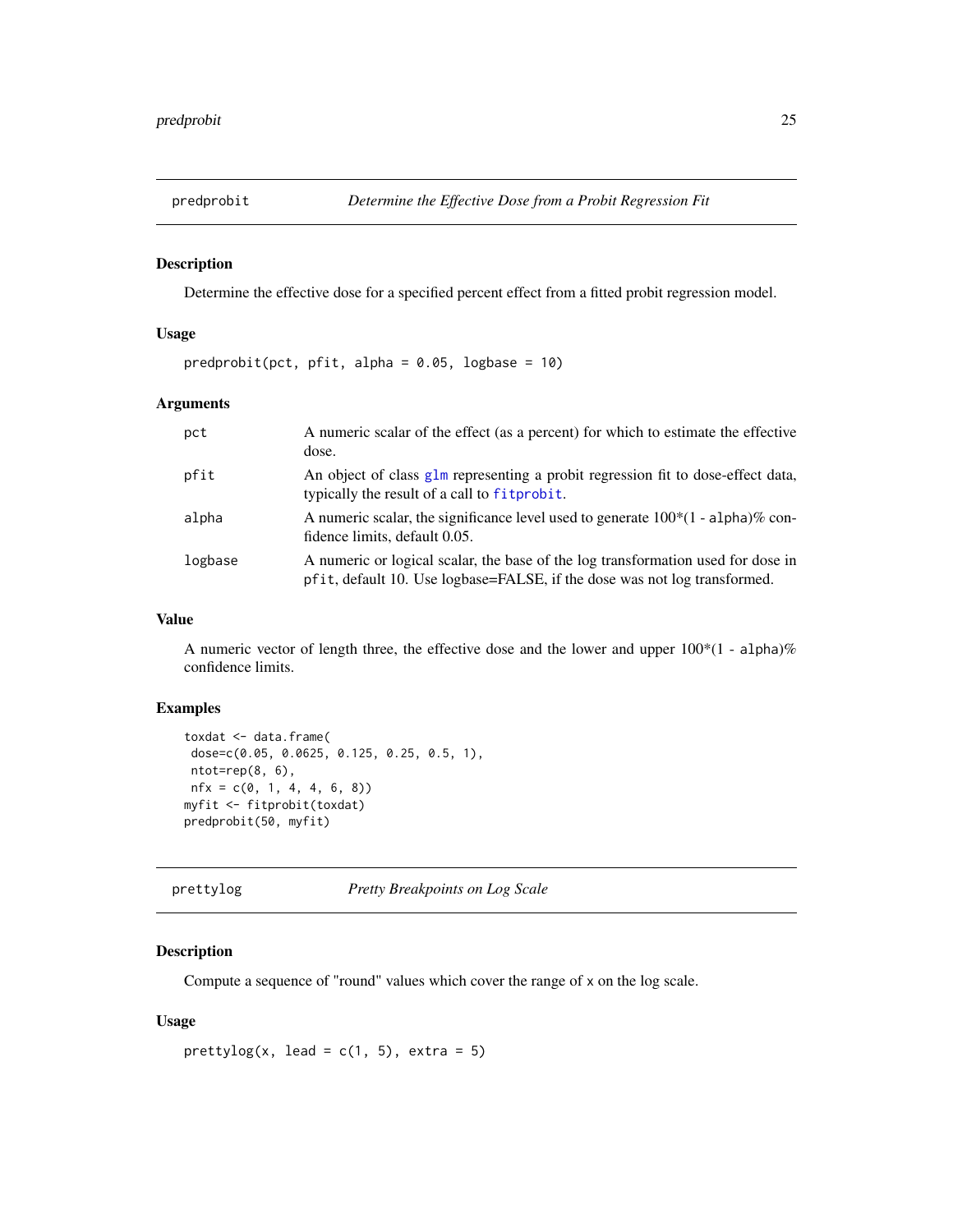<span id="page-25-0"></span>26 probit that the contract of the contract of the contract of the contract of the contract of the contract of the contract of the contract of the contract of the contract of the contract of the contract of the contract of

## Arguments

| x.    | A numeric vector.                                                                                          |
|-------|------------------------------------------------------------------------------------------------------------|
| lead  | An integer vector giving the desired lead digits of pretty values on the log scale,<br>default $c(1, 5)$ . |
| extra | An integer scalar giving the desired number of additional non-log scale values<br>to include, default 5.   |

# Value

A numeric vector of pretty values covering the range of x on the log scale.

# Examples

```
vals <- rlnorm(100, 6)
summary(vals)
prettylog(vals, 1, 0)
prettylog(vals, 1)
prettylog(vals, c(1, 2, 5))
```
<span id="page-25-1"></span>probit *Convert Proportions to the Probit Scale*

# Description

Convert proportions to the probit scale.

# Usage

```
probit(prob)
```
# Arguments

prob A numeric vector of proportions.

# Details

```
qnorm(prob).
```
# Value

A numeric vector the same length as prob with quantiles on the probit scale.

# Examples

probit(c(0.001, 0.01, 0.1, 0.5, 0.9, 0.99, 0.999))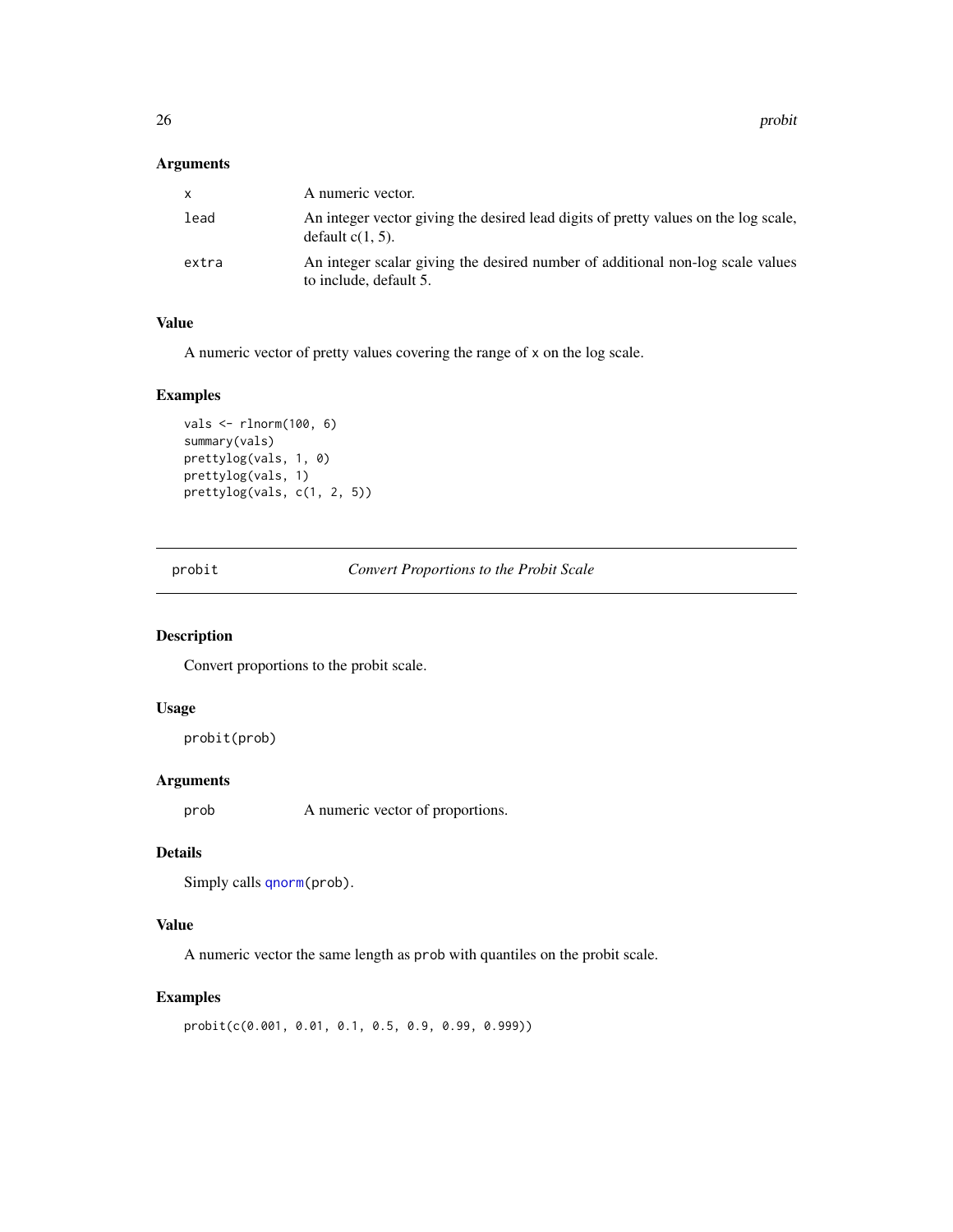<span id="page-26-0"></span>

Estimate of relative potency of two toxins using Litchfield and Wilcoxon's (1949) approach to evaluating dose-effect experiments.

# Usage

relPotency(ED50nS1, ED50nS2, vec = FALSE)

### Arguments

| ED50nS1 | Either the list output from LWestimate (vec = $FALSE$ ) or a numeric vector of<br>length four ( $vec = TRUE$ ) with the estimated ED50, fED50, S, and fS from a<br>Litchfield and Wilcoxon fit to dose-effect data for the first toxin.  |
|---------|------------------------------------------------------------------------------------------------------------------------------------------------------------------------------------------------------------------------------------------|
| ED50nS2 | Either the list output from LWestimate ( $vec =$ FALSE) or a numeric vector of<br>length four ( $vec = TRUE$ ) with the estimated ED50, fED50, S, and fS from a<br>Litchfield and Wilcoxon fit to dose-effect data for the second toxin. |
| vec     | A logical scalar indicating whether the inputs ED50nS1 and ED50nS2 are both<br>numeric vectors (TRUE) or both lists (FALSE, the default).                                                                                                |

#### Details

The ratios reported (both for slope and potency) have the first toxin in the numerator and the second toxin in the denominator, but the test results (both for parallelism and relative potency) are based on the ratios of the larger values over the smaller values.

No relative potency is estimated if the two dose-effect curves differ significantly from parallelism (with 95% confidence).

#### Value

A list with two elements, SR with three elements:

- $\cdot$   $\mathbf{r}$  = a numeric vector of length three with the estimated slope ratio with 95% confidence limits,
- $\bullet$  f = a numeric scalar with the f of the slope ratio, and
- parallel = a logical scalar indicating whether the two curves differ significantly from parallelism (FALSE).

and PR with one (just difPotency if parallel=FALSE) or three (if parallel=TRUE) elements:

- $\bullet$  r = a numeric vector of length three with the estimated potency ratio with 95% confidence limits,
- $\bullet$  f = a numeric scalar with the f of the potency ratio, and
- difPotency = a logical scalar indicating whether the two toxins differ significantly in potency (FALSE).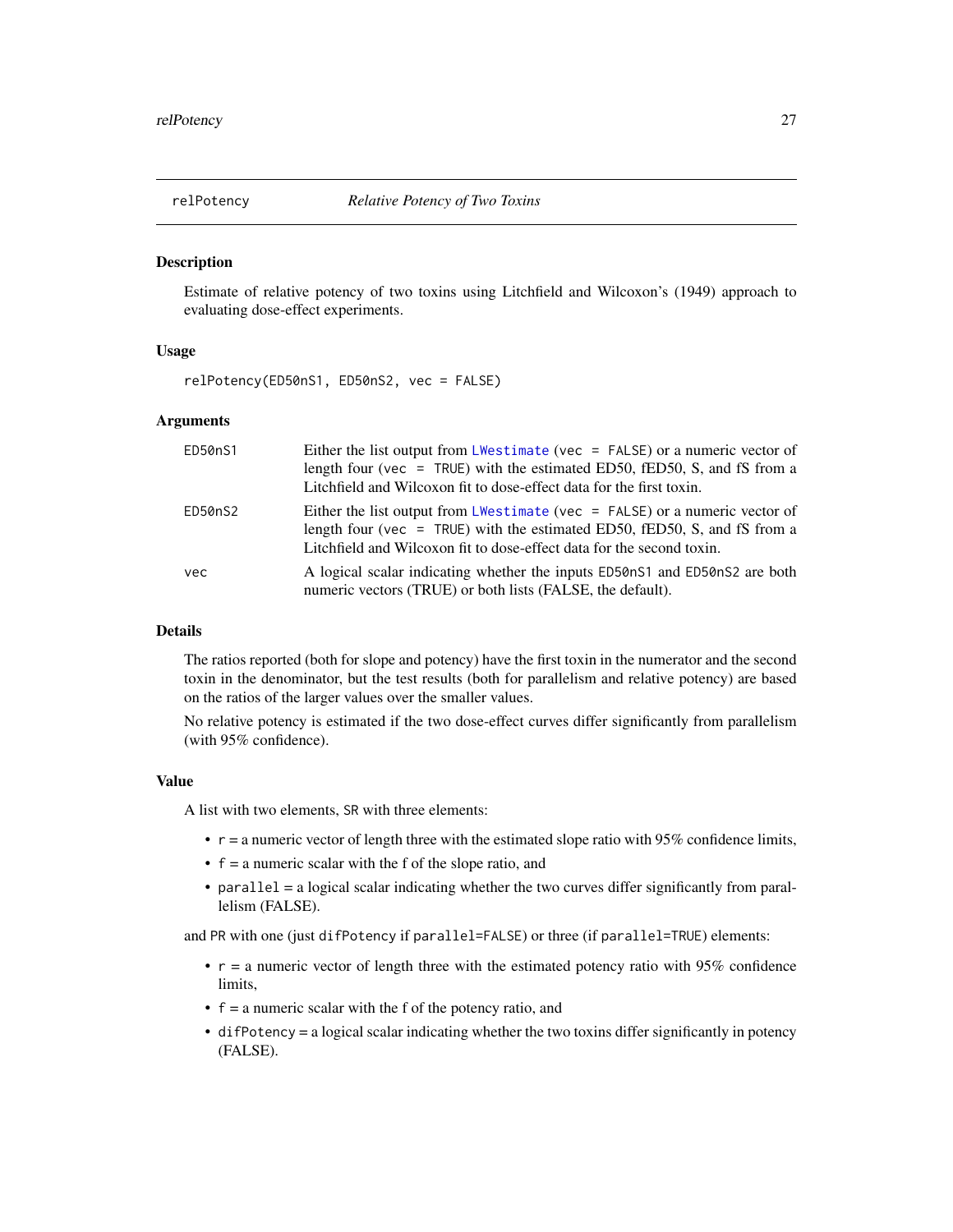# References

Litchfield, JT Jr. and F Wilcoxon. 1949. A simplified method of evaluating dose-effect experiments. Journal of Pharmacology and Experimental Therapeutics 96(2):99-113. [\[link\].](http://jpet.aspetjournals.org/content/96/2/99.abstract)

# Examples

```
# Example starting from raw tox data
dose <- c(0.0625, 0.125, 0.25, 0.5, 1)
ntested <- rep(8, 5)
nalive1 <- c(1, 4, 4, 7, 8)mydat1 <- dataprep(dose=dose, ntot=ntested, nfx=nalive1)
nalive2 <- c(0, 1, 2, 6, 6)mydat2 <- dataprep(dose=dose, ntot=ntested, nfx=nalive2)
fit1 <- LWestimate(fitLWauto(mydat1), mydat1)
fit2 <- LWestimate(fitLWauto(mydat2), mydat2)
relPotency(fit1, fit2)
# Example from Litchfield and Wilcoxon (1949)
# comparing Tagathen and Pyribenzamine
relPotency(c(0.18, 1.72, 2.20, 1.60), c(0.60, 1.60, 2.34, 1.57), vec=TRUE)
```
# Example in which curves differ significantly from parallelism. relPotency(c(0.18, 1.72, 2.20, 1.60), c(0.60, 1.60, 4.34, 1.57), vec=TRUE)